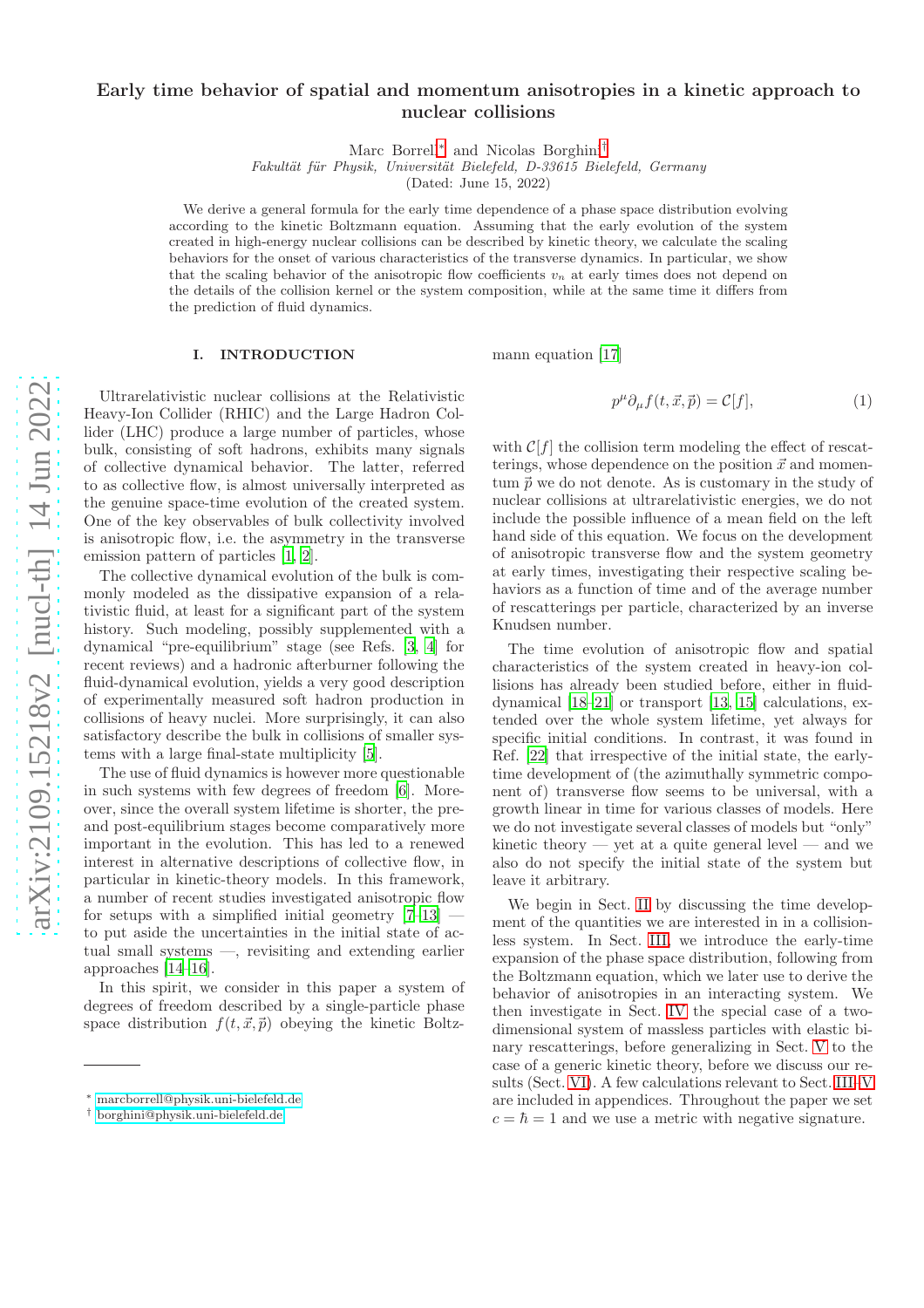### <span id="page-1-0"></span>II. FREE STREAMING SYSTEM

Let us first investigate a non-interacting system, for which the collision term on the right hand side of Eq.  $(1)$ vanishes. How anisotropic flow and the spatial eccentricities behave in such a system is well known. Since there are no rescatterings, the momentum distribution of the particles cannot change, in particular the flow harmonics  $v_n$ . In turn, in the absence of initial anisotropic flow the spatial eccentricities monotonously decrease in absolute value, tending towards 0 at large times. We shall nevertheless discuss the case of such a system in some detail, first, to introduce a few notations. And secondly, because our results in this section will prove to be useful when we consider the early-time evolution of an interacting system, in which the calculations will be performed in the vicinity of the non-interacting case.

As is well known, the solutions of the collisionless Boltzmann equation are free-streaming solutions obeying the functional relation

<span id="page-1-1"></span>
$$
f_{\text{f.s.}}(t, \vec{x}, \vec{p}) = f_{\text{f.s.}}\left(t_0, \vec{x} - \frac{\vec{p}}{E}(t - t_0), \vec{p}\right),
$$
 (2)

where  $t_0$  denotes a reference time, in particular the initial time of the evolution. Throughout the paper we shall often denote with a subscript 0 the value at  $t_0$  of a function of time (and possibly other variables), as e.g.  $f_0(\vec{x}, \vec{p}) = f(t_0, \vec{x}, \vec{p})$ . Without loss of generality, we shall take  $t_0 = 0$  in our calculations.

Let  $g(\vec{x}, \vec{p})$  be a function of the phase space coordinates. We denote by  $\langle \cdots \rangle_t^{\text{f.s.}}$  an average with a freestreaming distribution  $f_{f.s.}(t, \vec{x}, \vec{p})$  taken at time t:

$$
\langle g(\vec{x}, \vec{p}) \rangle_t^{\text{f.s.}} \equiv \int g(\vec{x}, \vec{p}) f_{\text{f.s.}}(t, \vec{x}, \vec{p}) \, \mathrm{d}^3 \vec{x} \, \mathrm{d}^3 \vec{p}, \qquad (3)
$$

where the integral runs over the whole phase space. More generally, all averages throughout the paper are performed over phase space and use a particle-number density as weight.

Using the characteristic relation [\(2\)](#page-1-1) in the integrand, a straightforward change of variables allows one to express  $\langle g(\vec{x}, \vec{p}) \rangle_t^{\text{f.s.}}$  $t_t^{1.8}$  in terms of an average at  $t_0$ :

<span id="page-1-3"></span>
$$
\langle g(\vec{x}, \vec{p}) \rangle_t^{\text{f.s.}} = \langle g(\vec{x} + \vec{v}t, \vec{p}) \rangle_0, \tag{4}
$$

where  $\vec{v} \equiv \vec{p}/E$ . Note that we drop the the superscript f.s. when denoting the average in the initial state. With the help of this identity one can readily derive the time evolution in a non-interacting system of the spatial "eccentricities" [\[21,](#page-13-12) [23\]](#page-13-15)

<span id="page-1-7"></span>
$$
\epsilon_n^{\mathbf{x}} e^{\mathrm{i}n\Phi_n} \equiv -\frac{\langle r_\perp^n e^{\mathrm{i}n\theta} \rangle}{\langle r_\perp^n \rangle},\tag{5}
$$

where  $(r_\perp,\theta)$  are polar coordinates in the transverse plane evaluated in a centered frame, so that the definition is only interesting for  $n > 2$ . For simplicity, we assume that the initial phase space distribution is isotropic in momentum space at each point  $\vec{x}$ .

Setting  $\Phi_2 = 0$  for the moment, we being with the "ellipticity"

<span id="page-1-2"></span>
$$
\epsilon_2^{\mathbf{x}} \equiv \frac{\langle y^2 - x^2 \rangle}{\langle x^2 + y^2 \rangle},\tag{6}
$$

whose behavior in a free-streaming system has already been investigated [\[24](#page-13-16)]. If each average in Eq. [\(6\)](#page-1-2) is computed with a free-streaming solution, relation [\(4\)](#page-1-3) yields

$$
\left\langle x^2 \right\rangle_t^{\text{f.s.}} = \left\langle (x + v_x t)^2 \right\rangle_0 = \left\langle x^2 \right\rangle_0 + t^2 \left\langle v_x^2 \right\rangle_0,
$$

where we used  $\langle v_x \rangle_0 = 0$  as follows from the assumed isotropy in momentum space. Similarly, one has

$$
\left\langle y^2 \right\rangle_t^{\text{f.s.}} = \left\langle y^2 \right\rangle_0 + t^2 \left\langle v_y^2 \right\rangle_0.
$$

Momentum-space isotropy also yields

$$
\langle v_x^2 \rangle_0 = \langle v_y^2 \rangle_0 = \frac{1}{2} \langle v_\perp^2 \rangle_0
$$
,

where  $v_{\perp} = |\mathbf{v}_{\perp}|$  is the modulus of the transverse velocity, so that one quickly finds [\[24](#page-13-16)]

$$
\epsilon_2^{\mathbf{x}}(t) = \frac{\epsilon_2^{\mathbf{x}}(t_0)}{1 + \langle v_\perp^2 \rangle_0 t^2 / \langle r_\perp^2 \rangle_0},\tag{7}
$$

where  $\langle r_{\perp}^2 \rangle_0 \equiv \langle x^2 + y^2 \rangle_0$ . This result is unchanged if the initial participant-plane angle  $\Phi_2$  is not aligned with the x-axis: in a non-interacting system without initial flow,  $\Phi_2$  does not change with time. As anticipated, (the modulus of)  $\epsilon_2^{\mathbf{x}}(t)$  decreases with time, with an early-time departure from its initial value that is quadratic in time:

<span id="page-1-6"></span>
$$
\epsilon_2^{\mathbf{x}}(t) \simeq \epsilon_2^{\mathbf{x}}(t_0) \left( 1 - \frac{\langle v_\perp^2 \rangle_0}{\langle r_\perp^2 \rangle_0} t^2 \right) \text{ for } t \ll \left( \frac{\langle r_\perp^2 \rangle_0}{\langle v_\perp^2 \rangle_0} \right)^{1/2} . \tag{8}
$$

As we shall now show, the spatial eccentricity  $\epsilon_n^{\mathbf{x}}$  in the n-th harmonic also departs quadratically with time from its initial value in a free streaming system without initial anisotropic flow.<sup>[1](#page-1-4)</sup> Consider thus

<span id="page-1-5"></span>
$$
\epsilon_n^{\mathbf{x}} e^{in\Phi_n} = -\frac{\langle r^n_{\perp} e^{in\theta} \rangle}{\langle r^n_{\perp} \rangle} = -\frac{\langle (x+iy)^n \rangle}{\langle (x^2+y^2)^{n/2} \rangle}.
$$
 (9)

In the case of a non-interacting system, invoking Eq. [\(4\)](#page-1-3) for the numerator yields

$$
\langle (x+iy)^n \rangle_t^{f.s.} = \langle \left[ (x+vxt) + i(y+vyt) \right]^n \rangle_0
$$
  
=  $\langle \left[ (x+iy) + (v_x + iv_y)t \right]^n \rangle_0.$ 

<span id="page-1-4"></span><sup>1</sup> To the best of our knowledge, this behavior has not been reported in the literature before.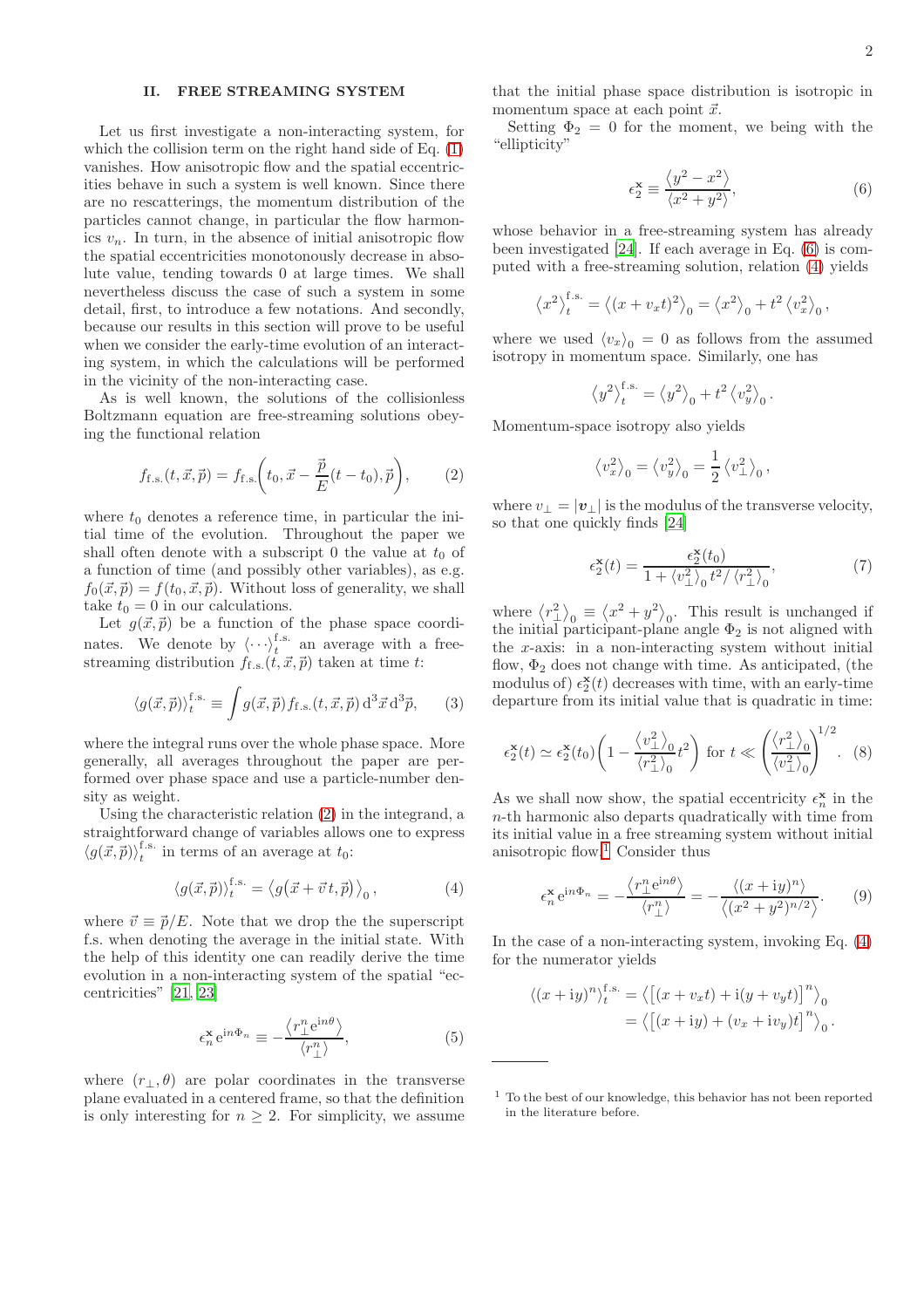Introducing the azimuthal angle  $\varphi$  of the velocity (or equivalently the momentum), we can switch back to polar coordinates:  $x + iy = r_{\perp}e^{i\theta}$  and  $v_x + iv_y = v_{\perp}e^{i\varphi}$ . This yields

$$
\big\langle r_\perp^n{\rm e}^{{\rm i} n\theta}\big\rangle_t^{\rm f.s.} = \sum_{k=0}^n \binom{n}{k} \Big\langle r_\perp^{n-k}{\rm e}^{{\rm i} (n-k)\theta}\,v_\perp^k{\rm e}^{{\rm i} k\varphi}\Big\rangle_0\,t^k.
$$

Due to the local isotropy in momentum space, every average of  $e^{ik\varphi}$  with  $k \neq 0$  vanishes, so that the above average is actually time-independent:

<span id="page-2-5"></span>
$$
\left\langle r_{\perp}^{n}e^{in\theta}\right\rangle_{t}^{\text{f.s.}} = \left\langle r_{\perp}^{n}e^{in\theta}\right\rangle_{0}.
$$
 (10)

In particular the phase of  $\langle r_{\perp}^{n} e^{in\theta} \rangle_{t}^{\text{f.s.}}$  remains constant, i.e. the participant-plane angle  $\Phi_n$  does not rotate in the absence of interactions, which is quite intuitive.

For the denominator of Eq. [\(9\)](#page-1-5), we similarly write

$$
\langle r_{\perp}^n \rangle_t^{\text{f.s.}} = \left\langle \left[ (x + v_x t)^2 + (y + v_y t)^2 \right]^{n/2} \right\rangle_0. \tag{11}
$$

If  $n$  is even, the quantity to be averaged can be exactly computed for any  $t$  with the binomial theorem. Invoking the isotropy in momentum space, only the terms with even powers of both  $v_x$  and  $v_y$  remain after averaging. If we only look at the early-time behavior, a Taylor expansion valid for both even and odd values of  $n$  yields

$$
\left\langle \left[ (x+v_x t)^2 + (y+v_y t)^2 \right]^{n/2} \right\rangle_0 \simeq
$$

$$
\left\langle (x^2 + y^2)^{n/2} \right\rangle_0 \left[ 1 + \mathcal{O}\left( \frac{\langle v_\perp^2 \rangle_0}{\langle r_\perp^2 \rangle_0} t^2 \right) \right],
$$

where the factor multiplying the term in  $t^2$  depends on  $n$  and is positive. All in all, one finds

<span id="page-2-1"></span>
$$
\epsilon_n^{\mathbf{x}}(t) \simeq \epsilon_n^{\mathbf{x}}(t_0) \left[ 1 - \mathcal{O}\left(\frac{\langle v_\perp^2 \rangle_0}{\langle r_\perp^2 \rangle_0} t^2\right) \right] \text{ for } t \ll \left(\frac{\langle r_\perp^2 \rangle_0}{\langle v_\perp^2 \rangle_0}\right)^{1/2},\tag{12}
$$

similar to Eq. [\(8\)](#page-1-6).

The results of this section can be extended in a straightforward way to the generalized spatial eccentricities [\[21,](#page-13-12) [23\]](#page-13-15)

<span id="page-2-4"></span>
$$
\epsilon_{n,m}^{\mathbf{x}} e^{\mathrm{i}n\Phi_{m,n}} \equiv -\frac{\langle r_{\perp}^m e^{\mathrm{i}n\theta} \rangle}{\langle r_{\perp}^m \rangle}.
$$
 (13)

In a free-streaming system without initial anisotropic flow, the numerator of the ratio on the right hand side is actually independent of time. In turn, the denominator increases with  $t^2$ , so that eventually one finds the same behavior as in Eq. [\(12\)](#page-2-1), with a different factor in front of the term in  $t^2$ .

### <span id="page-2-0"></span>III. INTERACTING SYSTEM: GENERAL IDEA

In this section we introduce a general early-time expansion of the phase space distribution of an interacting system obeying the Boltzmann equation, by carefully exploiting the latter. This expansion will form the basis of our calculations of the development of anisotropic flow and spatial eccentricities in the following two sections.

Consider an arbitrary single-particle phase space distribution  $f(t, \vec{x}, \vec{p})$ . (Strictly speaking, the distribution needs to vanish quickly enough as  $|\vec{x}|$  or  $|\vec{p}|$  go to infinity to be normalized to the number of particles in the system. In addition, we assume that it is sufficiently continuously differentiable for our equations to make sense.) If one is interested in the early-time evolution starting from a known initial condition at  $t = t_0$ , one can begin with the Taylor expansion

<span id="page-2-2"></span>
$$
f(t, \vec{x}, \vec{p}) = f_0(\vec{x}, \vec{p}) + t \partial_t f(\vec{x}, \vec{p}) \Big|_0
$$
  
+ 
$$
\frac{t^2}{2} \partial_t^2 f(\vec{x}, \vec{p}) \Big|_0 + \cdots \qquad (14)
$$

where  $f$  and its successive time derivatives are evaluated at the initial time  $t_0 = 0$ . The early-time behavior is thus governed by these time derivatives.

Making use of the relativistic Boltzmann equation [\(1\)](#page-0-2), the first time derivative in Eq. [\(14\)](#page-2-2) trivially reads

<span id="page-2-3"></span>
$$
\partial_t f(\vec{x}, \vec{p})\big|_0 = -\frac{\vec{p}}{E} \cdot \vec{\nabla}_x f(\vec{x}, \vec{p})\big|_0 + \frac{1}{E} \mathcal{C}[f]\big|_0.
$$
 (15)

If we now differentiate the Boltzmann equation with respect to time, we obtain an expression for  $\partial_t^2 f$  as a function of  $\partial_t \vec{\nabla}_x f$  and the time derivative  $\partial_t \mathcal{C}[f]$  of the collision term. Exchanging the order of time derivative and gradient in the term  $\partial_t \vec{\nabla}_x f = \vec{\nabla}_x \partial_t f$  and replacing  $\partial_t f$ by its expression as given by Eq.  $(1)$ , one finds

$$
\partial_t^2 f(t, \vec{x}, \vec{p}) = \left(\frac{\vec{p}}{E} \cdot \vec{\nabla}_x\right)^2 f(t, \vec{x}, \vec{p})
$$

$$
-\frac{\vec{p}}{E^2} \cdot \vec{\nabla}_x \mathcal{C}[f] + \frac{1}{E} \partial_t \mathcal{C}[f], \qquad (16)
$$

which can then be evaluated at  $t_0$ . Given an explicit expression for the collision term  $\mathcal{C}[f]$ , the time derivative  $\partial_t \mathcal{C}[f]|_0$  will generically involve  $\partial_t f|_0$ , which can again be replaced by the right hand side of Eq. [\(15\)](#page-2-3). We can thus eliminate time derivatives at  $t_0$  in a systematic manner, replacing them by expressions that only involve the spatial dependence of the initial distribution  $f_0(\vec{x}, \vec{p})$ .

Iterating this approach, one finds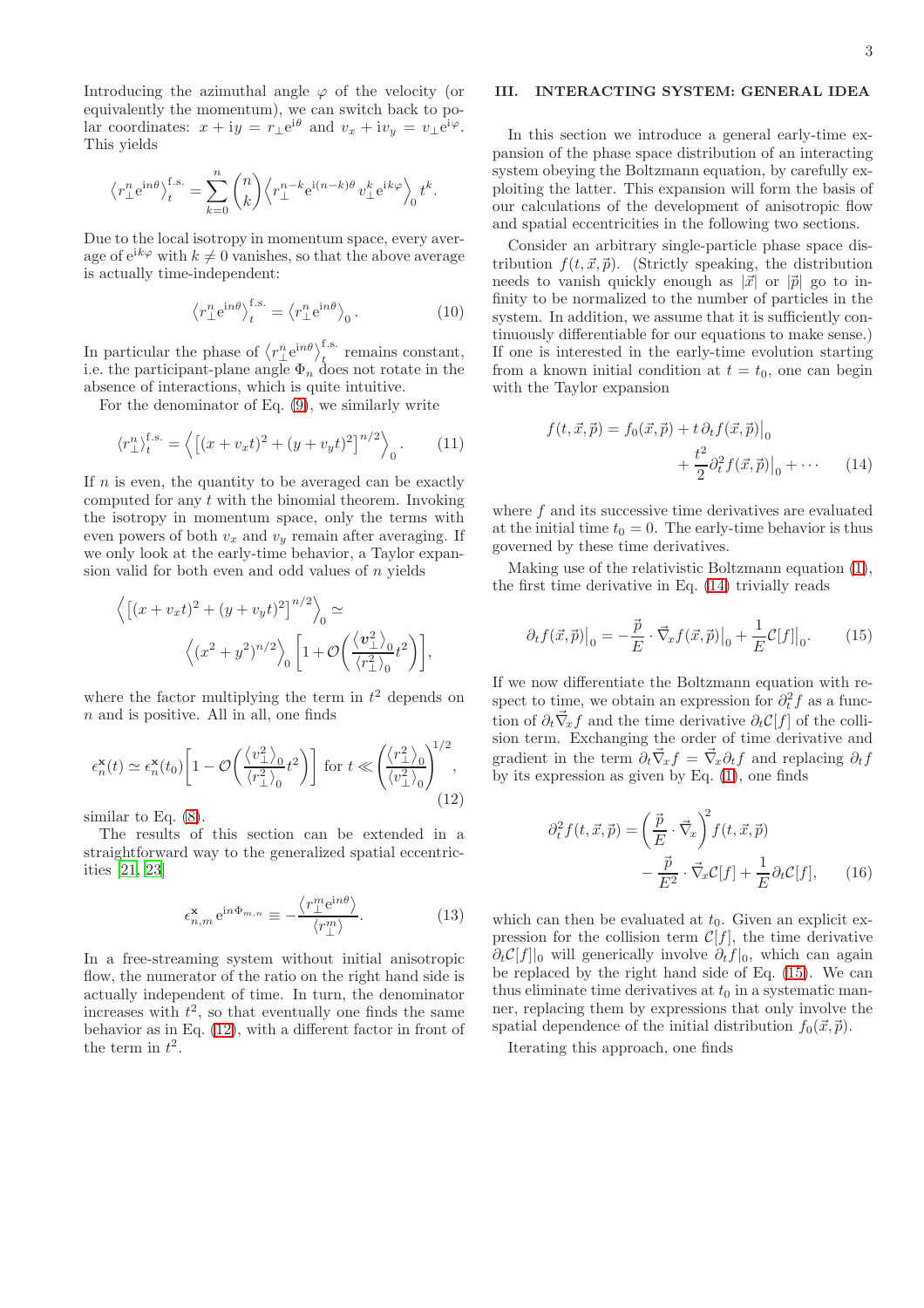$$
f(t, \vec{x}, \vec{p}) = f_0(\vec{x}, \vec{p}) + t \left( -\frac{\vec{p}}{E} \cdot \vec{\nabla}_x f(\vec{x}, \vec{p}) + \frac{1}{E} \mathcal{C}[f] \right)_0 + \frac{t^2}{2} \left( \frac{(\vec{p} \cdot \vec{\nabla}_x)^2}{E^2} f(\vec{x}, \vec{p}) - \frac{\vec{p}}{E^2} \cdot \vec{\nabla}_x \mathcal{C}[f] + \frac{1}{E} \partial_t \mathcal{C}[f] \right)_0 + \frac{t^3}{3!} \left( -\frac{(\vec{p} \cdot \vec{\nabla}_x)^3}{E^3} f(\vec{x}, \vec{p}) + \frac{(\vec{p} \cdot \vec{\nabla}_x)^2}{E^3} \mathcal{C}[f] - \frac{\vec{p}}{E^2} \cdot \vec{\nabla}_x \partial_t \mathcal{C}[f] + \frac{1}{E} \partial_t^2 \mathcal{C}[f] \right)_0 + \frac{t^4}{4!} \left( \frac{(\vec{p} \cdot \vec{\nabla}_x)^4}{E^4} f(\vec{x}, \vec{p}) - \frac{(\vec{p} \cdot \vec{\nabla}_x)^3}{E^4} \mathcal{C}[f] + \frac{(\vec{p} \cdot \vec{\nabla}_x)^2}{E^3} \partial_t \mathcal{C}[f] - \frac{\vec{p}}{E^2} \cdot \vec{\nabla}_x \partial_t^2 \mathcal{C}[f] + \frac{1}{E} \partial_t^3 \mathcal{C}[f] \right)_0 + \mathcal{O}(t^5).
$$
\n(17)

This lengthy expression can be shortened if one realizes that the terms that do not involve the collision kernel  $C[f]$  or its derivatives are actually the successive time derivatives of the free-streaming distribution  $f_{f,s}(t, \vec{x}, \vec{p})$  that coincides with  $f_0(\vec{x}, \vec{p})$  at the initial time  $t_0$ , see Eq. [\(2\)](#page-1-1). Thus we may rewrite Eq. [\(17\)](#page-3-0) as

$$
f(t, \vec{x}, \vec{p}) = f_{\text{f.s.}}(t, \vec{x}, \vec{p}) + t \frac{\mathcal{C}[f]|_{0}}{E} + \frac{t^{2}}{2} \left( -\frac{\vec{p}}{E^{2}} \cdot \vec{\nabla}_{x} \mathcal{C}[f] + \frac{1}{E} \partial_{t} \mathcal{C}[f] \right)_{0} + \frac{t^{3}}{3!} \left( \frac{\left(\vec{p} \cdot \vec{\nabla}_{x}\right)^{2}}{E^{3}} \mathcal{C}[f] - \frac{\vec{p}}{E^{2}} \cdot \vec{\nabla}_{x} \partial_{t} \mathcal{C}[f] + \frac{1}{E} \partial_{t}^{2} \mathcal{C}[f] \right)_{0} + \frac{t^{4}}{4!} \left( -\frac{\left(\vec{p} \cdot \vec{\nabla}_{x}\right)^{3}}{E^{4}} \mathcal{C}[f] + \frac{\left(\vec{p} \cdot \vec{\nabla}_{x}\right)^{2}}{E^{3}} \partial_{t} \mathcal{C}[f] - \frac{\vec{p}}{E^{2}} \cdot \vec{\nabla}_{x} \partial_{t}^{2} \mathcal{C}[f] + \frac{1}{E} \partial_{t}^{3} \mathcal{C}[f] \right)_{0} + \mathcal{O}(t^{5}).
$$
 (18)

Note that the first term on the right hand side actually resums all orders in  $t$ , i.e. is automatically valid at any order in  $t$  in the absence of interactions. In the following sections we shall exploit Eq. [\(18\)](#page-3-1) to investigate how the early time evolution of geometric eccentricities or anisotropic flow coefficients departs in the presence of rescatterings from their free-streaming behavior.

Before that, let us further discuss expansion [\(18\)](#page-3-1). The coefficient of the linear term in  $t$  and the first terms in the factors within parentheses multiplying the higher-order powers of t are of the generic form

<span id="page-3-2"></span>
$$
\frac{\left(-\vec{p}\cdot\vec{\nabla}_x\right)^k}{E^{k+1}}\mathcal{C}[f]\big|_0,\tag{19}
$$

with  $k \geq 0$ . These contributions only involve the initial phase space distribution  $f_0$  and its spatial derivatives, which can be signaled by writing the collision term  $\mathcal{C}[f_0]$ . If  $\sigma$  is a typical cross section for the rescatterings modeled by the collision term, the terms [\(19\)](#page-3-2) are of order  $\mathcal{O}(\sigma)$ . Equivalently, these terms are of order  $\mathcal{O}(Kn^{-1})$ , where Kn denotes a characteristic Knudsen number built from the mean free path and a typical length scale of the initial state distribution. Although the definition of Kn is arbitrary, we shall from now on systematically use  $\mathcal{O}(Kn^{-1})$  instead of  $\mathcal{O}(\sigma)$ , since the Knudsen number is dimensionless while the cross section is not. Since  $\mathrm{Kn}^{-1}$ is roughly speaking a measure of the average number of rescatterings undergone by each particle in the system, it is similar to the opacity used in a number of related studies [\[8](#page-13-17), [10](#page-13-18), [11](#page-13-19), [13](#page-13-7)].

Starting from order  $t^2$  the expansion [\(18\)](#page-3-1) contains

terms of the form

<span id="page-3-3"></span><span id="page-3-1"></span><span id="page-3-0"></span>
$$
\frac{\left(-\vec{p}\cdot\vec{\nabla}_x\right)^k}{E^{k+1}} \partial_t \mathcal{C}[f] \Big|_0 \frac{t^{k+2}}{(k+2)!},\tag{20}
$$

with  $k \geq 0$ . As was already mentioned, the time derivative  $\partial_t \mathcal{C}[f]$  can be computed when the collision kernel is known, by replacing every  $\partial_t f$  as in Eq. [\(15\)](#page-2-3). Accordingly, the term  $(20)$  for a given k will yield two types of contributions: on the one hand, terms involving  $(k+1)$ -th spatial derivatives of  $f_0$  while being of order  $\mathcal{O}(Kn^{-1}),$ like the contributions of the form [\(19\)](#page-3-2). On the other hand, there also come terms of order  $\mathcal{O}(\mathrm{Kn}^{-2})$ , with spatial derivatives of  $f_0$  of order k only. As an example, we present in [A](#page-11-0)ppendix A the calculation of  $\partial_t C[f]$  for a specific choice of collision kernel.

More generally, transforming the factor in front of the term of order  $t^k$  with  $k \geq 1$  in Eq. [\(18\)](#page-3-1) so as to express every time derivative at  $t_0$  in terms of spatial gradients of  $f_0$  — possibly entering (iterated) collision kernels —, one finds that the factor involves contributions at order  $\mathrm{Kn}^{-1}$ ,  $\mathrm{Kn}^{-2}$ , ... $(\mathrm{Kn}^{-1})^k$ . Equation [\(18\)](#page-3-1) thus implicitly contains a double expansion in powers of both  $t$  and  $\text{Kn}^{-1}$ , where for consistency only the powers  $(\text{Kn}^{-1})^j$ with  $j \leq k$  should appear at order  $t^k$ . Conversely, corrections to the free-streaming distribution of order  $(Kn^{-1})^j$ only come up at order  $t^j$  and higher in Eq. [\(18\)](#page-3-1). Thus, we are in principle able to go beyond the linear order in Kn−<sup>1</sup> to which the (semi-)analytical results existing in the literature [\[9,](#page-13-20) [13,](#page-13-7) [14,](#page-13-8) [16,](#page-13-9) [25\]](#page-13-21) are usually restricted.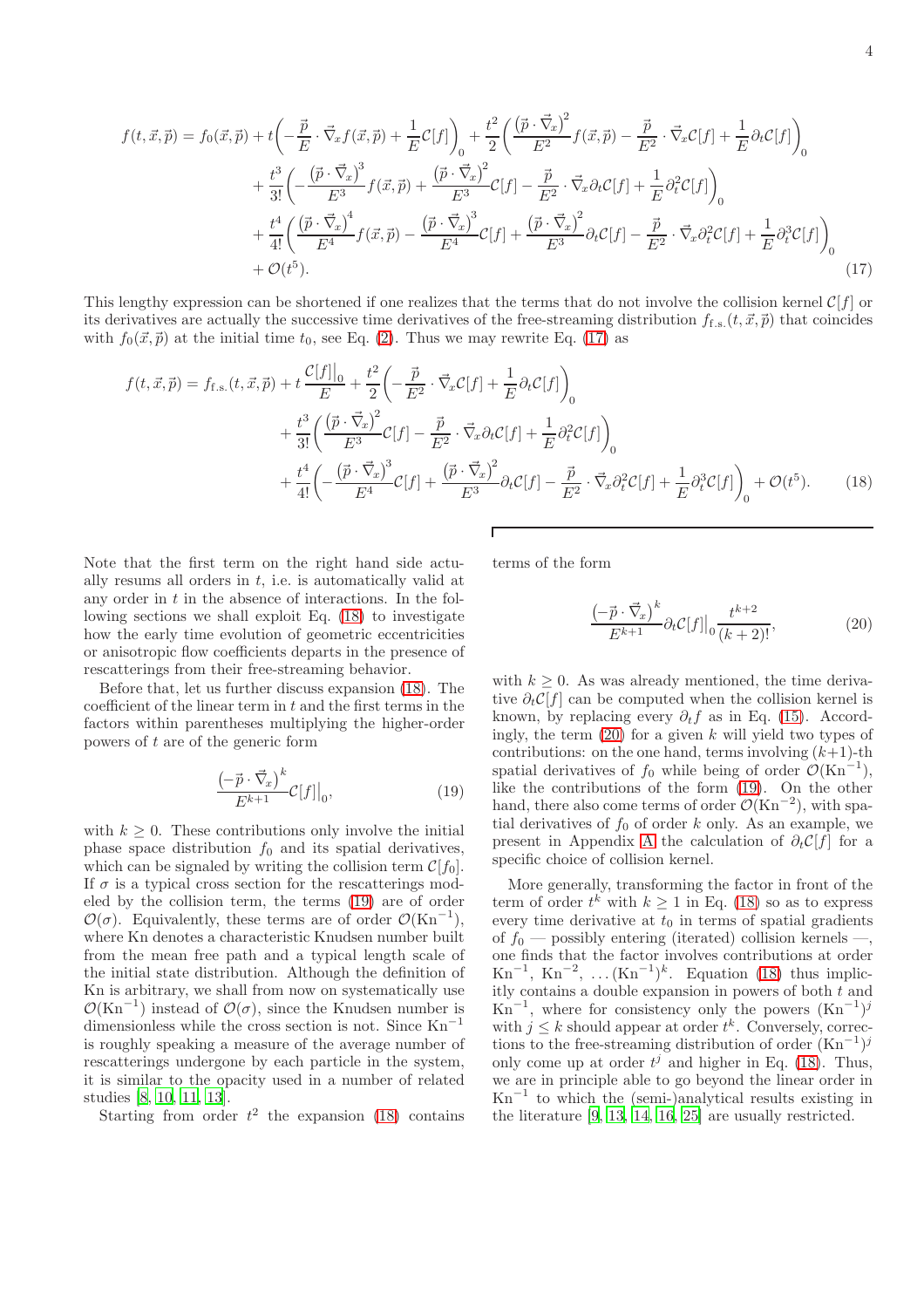### <span id="page-4-0"></span>IV. EARLY-TIME BEHAVIOR OF A TWO-DIMENSIONAL SYSTEM OF MASSLESS PARTICLES WITH ELASTIC RESCATTERINGS

To illustrate how the ideas introduced in the previous section can be used to derive the early time behavior of quantities characterizing the expanding system, we shall now choose a specific ansatz for the collision kernel  $\mathcal{C}[f]$  of the Boltzmann equation. Since it is possibly the simplest possible case, we consider a system of massless particles without spin, undergoing elastic binary collisions, and propagating in two dimensions<sup>[2](#page-4-1)</sup> only, namely the transverse plane of a nucleus-nucleus collision. As we discuss below, the latter assumption — which will be relaxed in Sect.  $VA$  — together with that of massless particles significantly simplifies the form of the Møller velocity<sup>[3](#page-4-2)</sup>

<span id="page-4-6"></span>
$$
v_{\text{rel.}} = \sqrt{(\vec{v} - \vec{v}_1)^2 - |\vec{v} \times \vec{v}_1|^2}
$$
 (21)

in the collision integral [\[17](#page-13-10)]

<span id="page-4-3"></span>
$$
\mathcal{C}[f] = \frac{E}{2} \int (f'f_1' - ff_1)v_{\text{rel}} \frac{d\sigma}{d\Theta} d\Theta d^2 \mathbf{p}_1,\tag{22}
$$

where we did not denote the arguments of the phase space distribution before (unprimed) or after (primed) a collision, while  $\Theta$  is the scattering angle and  $d\sigma/d\Theta$ the corresponding differential cross section. To remain as general as possible, we do not specify the latter which in the two-dimensional case has the dimension of a length —, nor the form of the initial phase space distribution. Instead of Eq. [\(22\)](#page-4-3), we shall also use the equivalent form [\[17](#page-13-10)]

$$
\mathcal{C}[f] = \frac{1}{2} \int (f' f_1' - f f_1) W(\mathbf{p}, \mathbf{p}_1 \to \mathbf{p}', \mathbf{p}'_1) \times \frac{d^2 \mathbf{p}_1}{(2\pi)^2 E_1} \frac{d^2 \mathbf{p}'}{(2\pi)^2 E'} \frac{d^2 \mathbf{p}'_1}{(2\pi)^2 E'_1},
$$
(23)

with the transition rate  $W(\mathbf{p}, \mathbf{p}_1 \to \mathbf{p}', \mathbf{p}'_1)$ , which has the advantage to be more easily generalized to other types of rescatterings.

We shall assume that the initial distribution  $f_0(\mathbf{x}, \mathbf{p})$ is isotropic in momentum space at each point x, so that there is no initial anisotropic flow in the system. In contrast, the spatial distribution in the initial state is asymmetric and in particular depends on the polar angle  $\theta$ . To represent this variation with  $\theta$ , we symbolically write

<span id="page-4-4"></span>
$$
f_0 = \bar{f}_0 + \sum_{n \neq 0} \delta_n f_0^{(n)} e^{-in\theta}, \tag{24}
$$

where the real-valued functions  $\bar{f}_0$  and  $f_0^{(n)}$  are independent of  $\theta$ , while  $\delta_n$  is a dimensionless complex number characterizing the modulation of period  $2\pi/n$  in  $\theta$ .

To ensure that  $f_0$  is real-valued, both  $\delta_{-n} = \delta_n^*$  and  $f_0^{(-n)} = f_0^{(n)}$  should hold for every *n*. Clearly, the eccentricity  $\epsilon_n^{\mathbf{x}}$  and its generalizations [\(13\)](#page-2-4) will be proportional to  $\delta_n$ :

$$
\epsilon_{n,m}^{\mathbf{x}} \propto \delta_n. \tag{25}
$$

Equation [\(24\)](#page-4-4) is meant to be schematic and to stand for the polar dependence of any systematic expansion relying on a true complete basis of functions on the transverse plane, like the cumulant [\[21](#page-13-12)] or the Bessel–Fourier [\[26](#page-13-22), [27](#page-13-23)] expansions.

### <span id="page-4-8"></span>A. Anisotropic flow

In a kinetic description, anisotropic flow results from the rescatterings in the system, which convert the asymmetry of its initial geometry into an an anisotropy in momentum space. The Fourier coefficients quantifying the momentum-distribution anisotropies can be obtained from the phase space distribution:

<span id="page-4-5"></span>
$$
v_n(t) \equiv |v_n(t)| e^{in\Psi_n(t)} = \frac{\int f(t, \mathbf{x}, \mathbf{p}) e^{in\varphi_{\mathbf{p}}} d^2 \mathbf{x} d^2 \mathbf{p}}{\int f(t, \mathbf{x}, \mathbf{p}) d^2 \mathbf{x} d^2 \mathbf{p}},
$$
\n(26)

where  $\varphi_{\mathbf{p}}$  denotes the azimuth of **p**. While the integral over x runs over the whole position space, that over p can either be over the whole momentum space or restricted to an interval in |p| (while still running over the whole range for  $\varphi_p$ ). In the following we solely discuss the first possibility ("integrated flow"), since the second one depends more crucially on the details of the microscopic interaction rate and of the initial phase space distribution. Accordingly, we do not consider directed flow  $v_1$ , since its integrated value is fixed to its initial value (here zero) by global momentum conservation.

<span id="page-4-7"></span>When the integration runs over the whole phase space, the denominator of Eq. [\(26\)](#page-4-5) is simply the total number of particles in the system. Since we assume in this section that the latter only has elastic scatterings, this number remains constant in time.

#### 1. Leading contribution at early times

Since the denominator of Eq. [\(26\)](#page-4-5) is constant, the whole time dependence of  $v_n(t)$  comes from the numerator, in which we can now substitute the early-time ex-pansion [\(18\)](#page-3-1) for  $f(t, \mathbf{x}, \mathbf{p})$ . The first term from the freestreaming distribution  $f_{f,s}$  does not contribute to  $v_n(t)$ , since we assumed that there is no initial anisotropic flow. The next term linear in  $t$  does not contribute either: it consists of the collision kernel  $\mathcal{C}[f_0]$  in the initial state, and every phase space distribution entering it is isotropic

<sup>&</sup>lt;sup>2</sup> Two-dimensional vectors will be denoted in boldface:  $\bf{x}$ ,  $\bf{p}$ .

<span id="page-4-2"></span><span id="page-4-1"></span> $^3$  We use the notation  $v_{\rm rel.}$  , although the Møller velocity does not coincide with the relative velocity.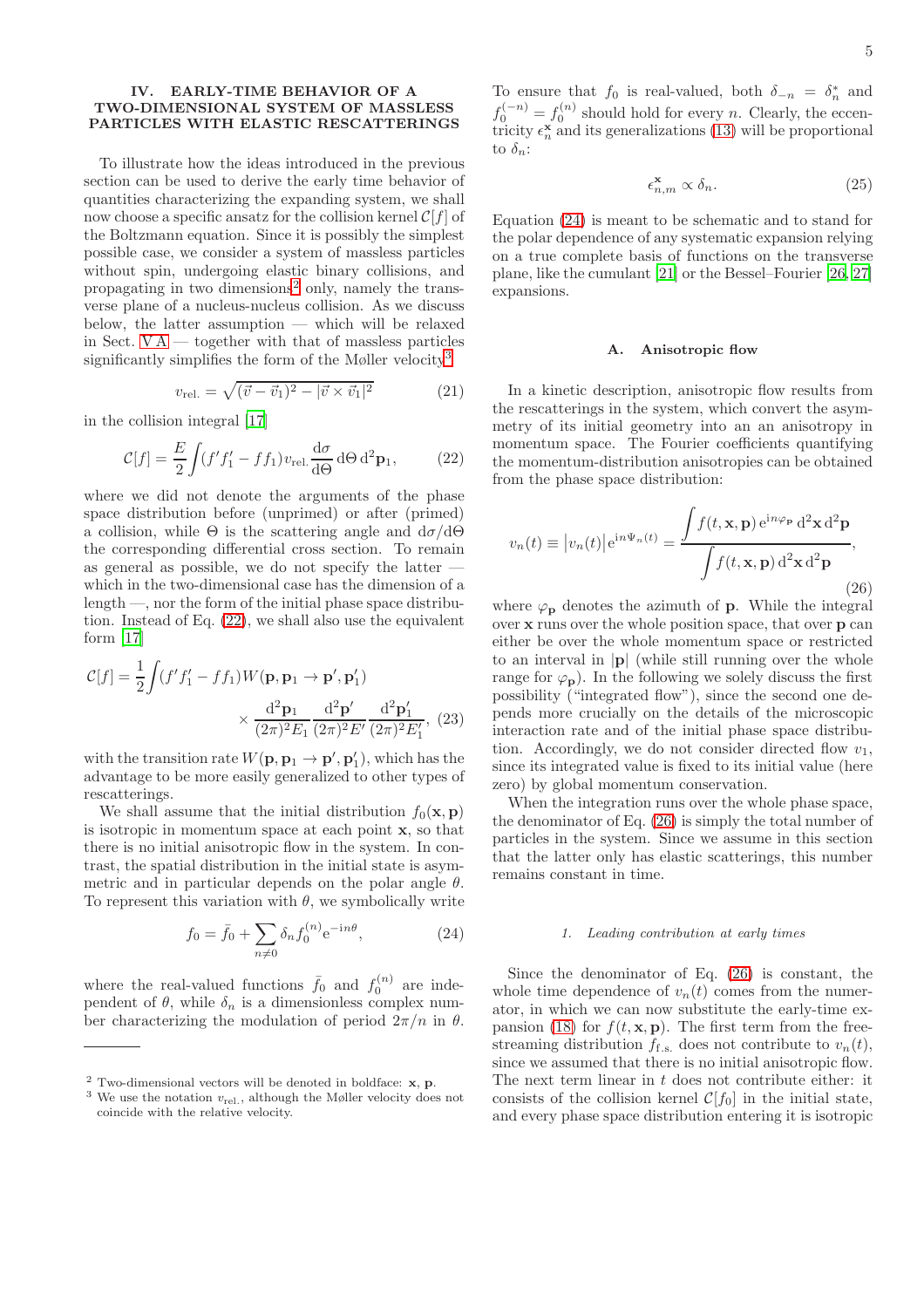in momentum space.[4](#page-5-0)

The term quadratic in time in expansion [\(18\)](#page-3-1) is the first one involving a contribution of the form [\(19\)](#page-3-2) with  $k \geq 1$ , namely  $-\left(\mathbf{p}/E^2\right) \cdot \nabla_x \mathcal{C}[f]\big|_0$ . This term does not contribute to anisotropic flow at early times: performing first the integration over the transverse plane in Eq. [\(26\)](#page-4-5), one encounters the integral

$$
\int \nabla_x \mathcal{C}[f]|_0 \, d^2 \mathbf{x} = 0,\tag{27}
$$

since the collision kernel vanishes at infinity. More generally, at every order in expansion [\(18\)](#page-3-1) the terms involving (powers of) the spatial gradient of  $\mathcal{C}[f]_0$  or of its time derivatives will not contribute to the early-time behavior of anisotropic flow, thanks to a similar argument: the integration over the transverse plane yields zero at once. Thus the only terms in Eq. [\(18\)](#page-3-1) that can eventually contribute to  $v_n(t)$  at early times are those of the form  $(1/E)\partial_t^k C[f]_0$ , without spatial gradient in front, where the k-th time derivative of the collision kernel appears at order  $t^{k+1}$ .

Although  $(1/E)\partial_t^k \mathcal{C}[f]\big|_0$  is not a total spatial gradient, still it contains (powers of)  $\nabla_x$  — multiplied by a momentum — when one computes explicitly the time derivative, as exemplified in Eqs.  $(A3)$ – $(A4)$ . Such terms thus couple the spatial and momentum "components" of the phase space distribution, via the inner products  $\mathbf{p} \cdot \nabla_x$ , under the influence of the particle rescatterings encoded in the transition rate, which is why they are crucial for the development of anisotropic flow. Let us sketch how a contribution to the *n*-th harmonic  $v_n$  can arise in the explicit calculation of Eq. [\(26\)](#page-4-5).

First, note that  $e^{in\varphi_p}$ , or equivalently its real and imaginary parts, can be expressed in terms of powers of the components of  $\bf{p}$  and in fact involves the *n*-th power.<sup>[5](#page-5-1)</sup> Accordingly, any non-zero contribution to  $v_n(t)$  must involve a term in  $p^n$  from the early-time expansion of  $f(t, \mathbf{x}, \mathbf{p})$ . In the time derivative  $\partial_t^k C[f] \Big|_0$ , such terms trivially appear if  $k = n$ , i.e. at order  $t^{n+1}$ . Closer investigation reveals that there are already terms in  $p^n$  at order  $t^n$  — but they do not contribute to  $v_n(t)$  at early times. Keeping the discussion to first order in the inverse Knudsen number, these terms come from combining an "obvious"  $(\mathbf{p} \cdot \nabla_x)^{n-1}$  in  $\partial_t^{n-1} \mathcal{C}[f] \big|_0$  with the factor **p** hidden in the Møller velocity [\(21\)](#page-4-6), which for massless particles reads

<span id="page-5-4"></span>
$$
v_{\text{rel.}} = 1 - \frac{\mathbf{p} \cdot \mathbf{p}_1}{E E_1} = 1 - \cos(\varphi_\mathbf{p} - \varphi_1),\tag{28}
$$

where the second identity only holds in two dimensions (or if the two particles have the same polar angle along the third direction). As this expression shows, the term that could contribute to  $v_n(t)$  at order  $t^n$  also involves a multiplicative factor  $\mathbf{p}_1$ , i.e. will yield an odd function of  $p_1$  in the integrand of the collision kernel: this vanishes in the integration over  $p_1$ , thus giving no contribution to  $v_n(t).^6$  $v_n(t).^6$ 

We mentioned above that the terms from expan-sion [\(18\)](#page-3-1) of the form  $(1/E)\partial_t^k \mathcal{C}[f] \big|_0$  involve contributions of higher order in the inverse Knudsen number  $Kn^{-1}$ . Careful accounting based on iterating Eq. [\(15\)](#page-2-3) shows that at order  $t^{n+1}$  a term in  $(Kn^{-1})^j$  is accompanied by  $n + 1 - j$  powers of  $\nabla_x$  (see Appendix [A\)](#page-11-0): if  $j > 1$ , this cannot contribute to  $v_n(t)$ . Thus the higher orders in  $\text{Kn}^{-1}$  affect the early time development of  $v_n$  at a higher order in t, as we shall discuss in next subsection.

From the above discussion, any non-zero contribution to  $v_n(t)$  at early times actually comes from a term in expansion  $(18)$  that contains the *n*-th power of the spatial gradient  $\nabla_x$ . By investigating explicit examples, or more formally by following a similar approach to that devel-oped in Ref. [\[21\]](#page-13-12), one finds that this operator  $(\nabla_x)^n$  together with the subsequent integration over x isolates the component with periodicity  $2\pi/n$  in the polar angle  $\theta$  of the function it acts upon. In the term in  $\partial_t^n C[f]|_0$ , these gradients appear in the form of products [see Eqs. [\(A3\)](#page-11-1)–  $(A4)$ ]

$$
\left[\frac{\mathbf{p}\cdot\nabla_x f_0(\mathbf{x}, \mathbf{p})}{E}\right]^k \left[\frac{\mathbf{p}_1\cdot\nabla_x f_0(\mathbf{x}, \mathbf{p}_1)}{E_1}\right]^{n-k},\,
$$

with  $0 \leq k \leq n$ . Replacing each  $f_0$  by its schematic expansion [\(24\)](#page-4-4), one finds that two kinds of terms contribute to the *n*-th polar mode of  $\partial_t^n C[f] \Big|_0$ : First, terms involving the symmetric part  $\bar{f}_0$  of one factor with the term in  $\delta_n f_0^{(n)}$  from the other factor, yielding a contribution proportional to  $\delta_n$ . And secondly, terms of the form  $\delta_k \delta_{n-k} f_0^{(k)} f_0^{(n-k)}$  with  $|k| \geq 1$ . Since every  $\delta_k$  is proportional to the eccentricity  $\epsilon_k^{\mathbf{x}}$ , we recover the known fact [\[28](#page-13-24)-31] that  $v_n$  gets a linear contribution in  $\epsilon_n^{\mathbf{x}}$  together with nonlinear contributions  $\epsilon_{n-k}^{\mathbf{x}} \epsilon_k^{\mathbf{x}}$ . What we show here for the first time is that in a kinetic-transport approach all contributions to  $v_n(t)$  grow with the same power of t at early times, namely  $t^{n+1}$ :

<span id="page-5-3"></span>
$$
v_n(t) \underset{\text{early } t}{\sim} \text{Kn}^{-1} \bigg( \mathcal{K}_{n,n}^{(1)} \epsilon_n^{\mathbf{x}} + \sum_{k \ge 1} \mathcal{K}_{n,n-k,k}^{(1)} \epsilon_{n-k}^{\mathbf{x}} \epsilon_k^{\mathbf{x}} \bigg) t^{n+1},\tag{29}
$$

where the scale defining the notion of an early time is given by the typical transverse size of the system. The

<span id="page-5-0"></span><sup>&</sup>lt;sup>4</sup> To be more precise, a dependence on  $\varphi_{\mathbf{p}}$  appears in  $\mathcal{C}[f_0]$  via the relative velocity. But it appears in the form  $\varphi_{\mathbf{p}} - \varphi_1$  relative to the azimuth  $\varphi_1$  of the "collision partner" labeled with 1, and thus disappears in the integration over p1 with a momentum-isotropic distribution  $f_1|_0$ .

<span id="page-5-1"></span><sup>&</sup>lt;sup>5</sup> This is of course obvious since  $e^{in\varphi_p} = p^n/|p|^n$ , where we identify the two-dimensional momentum p with a complex number  $p_x + ip_y.$ 

<span id="page-5-2"></span> $6$  To be thorough, the term in  $\mathbf{p} \cdot \mathbf{p}_1$  from the Møller velocity can contribute to the early time development of  $v_n(t)$ , but it has to multiply not only a term in  $(\mathbf{p} \cdot \nabla_x)^{n-1}$ , but also a term  $\mathbf{p}_1 \cdot \nabla_x$ (or an odd power thereof): such a contribution can only appear at order  $t^{n+1}$  or higher.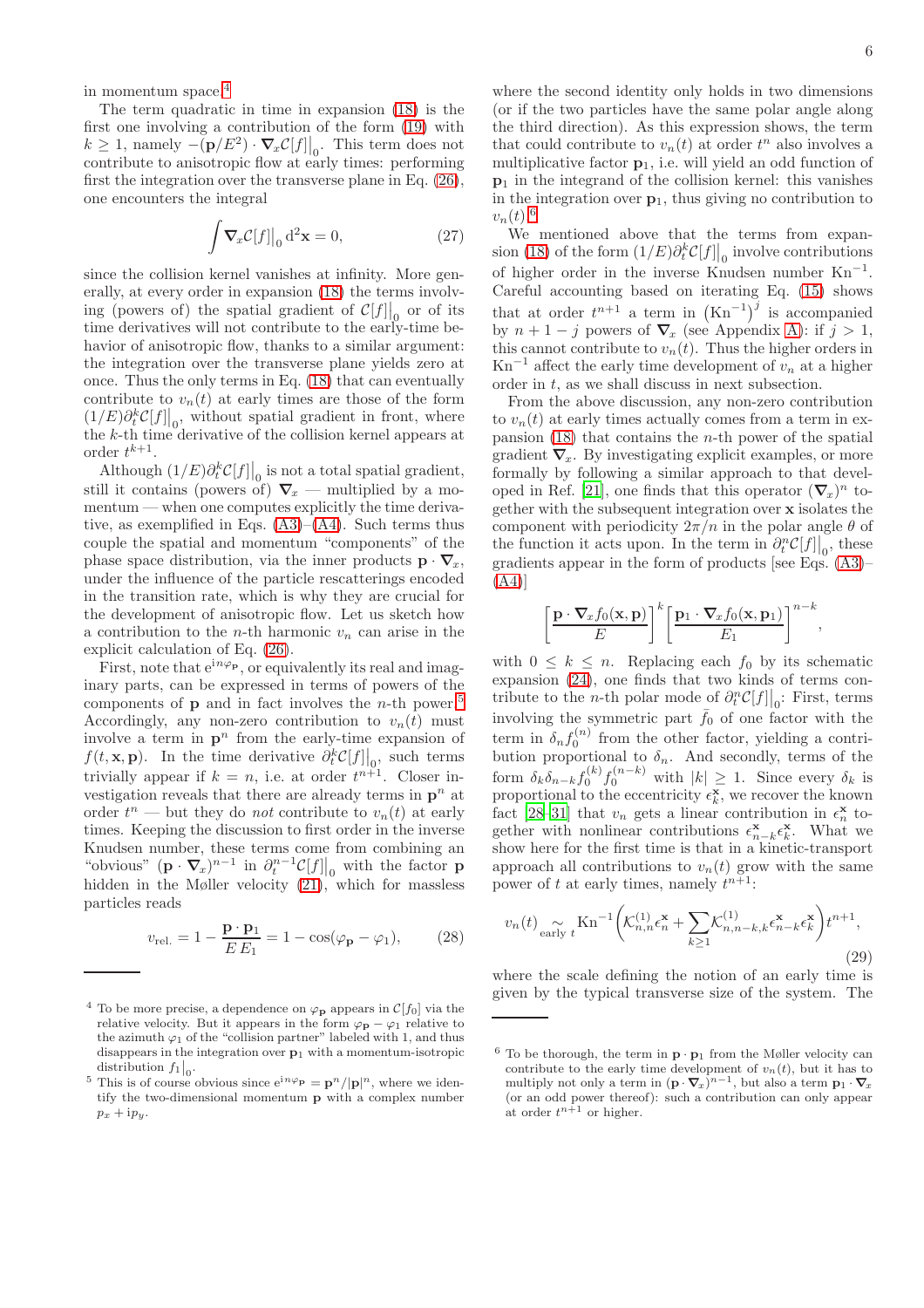overall growth  $v_n(t) \propto t^{n+1}$  in transport computations was already observed in Ref. [\[15](#page-13-13), [16\]](#page-13-9) (and in Refs. [\[14](#page-13-8), [32\]](#page-13-26) for  $v_2$ ), where it was noted that it differs from fluiddynamical calculations, which yield the faster increase  $v_n(t) \propto t^n$ .

Anticipating on the following subsection, let us list which expected contributions to  $v_n$  are missing from the scaling behavior  $(29)$  but appear at higher orders in t. First, we have already mentioned the terms of higher order in the inverse Knudsen number. Secondly, fluiddynamical simulations [\[33,](#page-13-27) [34\]](#page-13-28), numerical solution of the Boltzmann equation [\[11](#page-13-19)] or transport calculations [\[35](#page-14-0)] have revealed cubic contributions in the eccentricities to the flow harmonics, as e.g. contributions in  $(\epsilon_2^{\mathbf{x}})^3$  to  $v_2$  or  $v_6$ . Such terms are also absent from Eq. [\(29\)](#page-5-3), because in a scenario with only binary rescatterings and no quantum effects they appear at a higher order in  $Kn^{-1}$  [\[9](#page-13-20)].

#### 2. Higher order contributions at early times

From the previous subsection we know that at early times anisotropic flow harmonics are "created" by the terms of the type  $(1/E)\partial_t^k \mathcal{C}[f] \big|_0$  in expansion [\(18\)](#page-3-1). For  $v_n(t)$ , this gives non-zero contributions starting at  $k =$ *n*, resulting in the scaling behavior [\(29\)](#page-5-3) in  $t^{n+1}$ . We have also emphasized that a necessary ingredient is the presence of (at least) n powers of the spatial gradient  $\nabla_x$ in the expression of  $\partial_t^k C[f]|_0$ .

What happens if we push expansion [\(18\)](#page-3-1) to order  $t^{n+2}$ , thus including the term in  $\partial_t^{n+1} C[f]|_0?$  First, the terms of order  $Kn^{-1}$  contain  $n + 1$  powers of  $\nabla_x$ , which necessarily multiply  $n+1$  momentum variables (**p**, **p**<sub>1</sub>...). In addition, the contribution may include extra momentum factors — for example from the  $\mathbf{p} \cdot \mathbf{p}_1$  term in the Møller velocity  $(28)$  —, which only come in pairs. Because the momentum variables come in a number of parity opposite to that of n, such terms cannot contribute to  $v_n(t)$ : when integrating over all momenta to obtain the integrated  $v_n$ , the integrand will turn out to be odd in at least one of the momentum variables, and thus yield zero. On the other hand, there can be non-vanishing contributions to  $v_n(t)$  of order Kn<sup>-1</sup> at order  $t^{n+3}$ ,  $t^{n+\overline{5}}$ , and so on.

The derivative  $\partial_t^{n+1} C[f]|_0$  also includes terms of order  $\text{Kn}^{-2}$ , see for instance the second line of Eq. [\(A3\)](#page-11-1) in the case  $n = 0$  or Eq. [\(A5\)](#page-12-1) for  $n = 1$ . These terms involve *n* powers of  $\nabla_x$ , multiplied with their respective momentum variables. Thus these terms can yield non-zero contributions to  $v_n(t)$  at early times, scaling as  $t^{n+2}$ . Moreover, these terms include products of (powers of gradients of)  $f$  with (powers of gradients of) the collision kernel  $\mathcal{C}[f]$ , and thus are "cubic" in the phase space distribution for the Boltzmann kernel [\(22\)](#page-4-3)–[\(23\)](#page-4-7). Accordingly, one quickly sees that the contributions to  $v_n(t)$  at order  $Kn^{-2}$  will not only include linear and quadratic terms in the initial anisotropies  $\epsilon_n^{\mathbf{x}}$ , similar to those in the parentheses of Eq. [\(29\)](#page-5-3), but also cubic terms of the type

<span id="page-6-0"></span>
$$
\sum_{k,l\geq 1} \mathcal{K}_{n,n-k-l,k,l}^{(2)} \epsilon_{n-k-l}^{\mathbf{x}} \epsilon_k^{\mathbf{x}} \epsilon_l^{\mathbf{x}},\tag{30}
$$

as for instance contributions in  $(\epsilon_2^{\mathbf{x}})^3$  to  $v_2$  or  $v_6$  [\[9\]](#page-13-20). However, contributions to  $v_n(t)$  that are quartic in the eccentricities — for instance a contribution in  $(\epsilon_2^{\mathbf{x}})^4$  to eccentricities — for instance a contribution in  $(\epsilon_2)$  to  $v_8$  — cannot appear at order  $Kn^{-2}$  (and thus scales as  $\mathcal{O}(t^{n+2})$ , but only at order Kn<sup>-3</sup> (resp.  $\mathcal{O}(t^{n+3})$ ).

Summarizing, we have found the following scaling behavior of  $v_n(t)$  at early times, starting from an initial state without anisotropic flow:

<span id="page-6-2"></span>
$$
v_n(t) \underset{\text{early } t}{\sim} \sum_{j \ge 1} (\text{Kn}^{-1})^j \sum_{k \ge 0} a_{n,k}^{(j)} t^{n+2k+j}.
$$
 (31)

In the case of a system of particles undergoing elastic binary rescatterings and leaving aside quantum effects from the collision kernel, the coefficient  $a_{n,k}^{(j)}$ , which differ from one harmonic to the other, may contain products of one, two, till at most  $j+1$  spatial eccentricities  $\epsilon_l^{\mathbf{x}}$ , see e.g. Eqs. [\(29\)](#page-5-3) (for  $j = 1$ ) and [\(30\)](#page-6-0) (for  $j = 2$ ).

#### <span id="page-6-3"></span>B. Spatial characteristics

The expansion [\(18\)](#page-3-1) also allows one to determine to the early-time development of quantities that characterize the spatial geometry of the system. In contrast to the anisotropic flow harmonics, these quantities are usually non-zero in the initial state, and in addition they already evolve in a free-streaming system, i.e. under the influence of the first term  $f_{\text{f.s.}}$  in Eq. [\(18\)](#page-3-1). The subsequent terms, involving the collision kernel, thus describe the change in the early-time development due to rescatterings. As examples, we shall now discuss the behaviors of the rootmean-square transverse radius  $\langle r_{\perp}^2 \rangle$  or the eccentricities  $\epsilon_n^{\mathbf{x}}$  defined by Eq. [\(5\)](#page-1-7).

In this subsection, we shall make extensive use of the property (valid at any fixed x) [\[17\]](#page-13-10)

<span id="page-6-1"></span>
$$
\int [a(\mathbf{x}) + p_{\mu}b^{\mu}(\mathbf{x})] \mathcal{C}[f] \frac{\mathrm{d}^2 \mathbf{p}}{E} = 0,
$$
 (32)

for arbitrary functions a and  $b^{\mu}$  (with  $\mu \in \{0, 1, 2\}$ ) of position. Physically, the identity encodes the conservation of particle number, energy and momentum in the binary collisions.

#### 1. Root-mean-square radius

Let us first study how the typical size of the system, which expands into the vacuum, increases. For that purpose, we can for instance characterize the system size by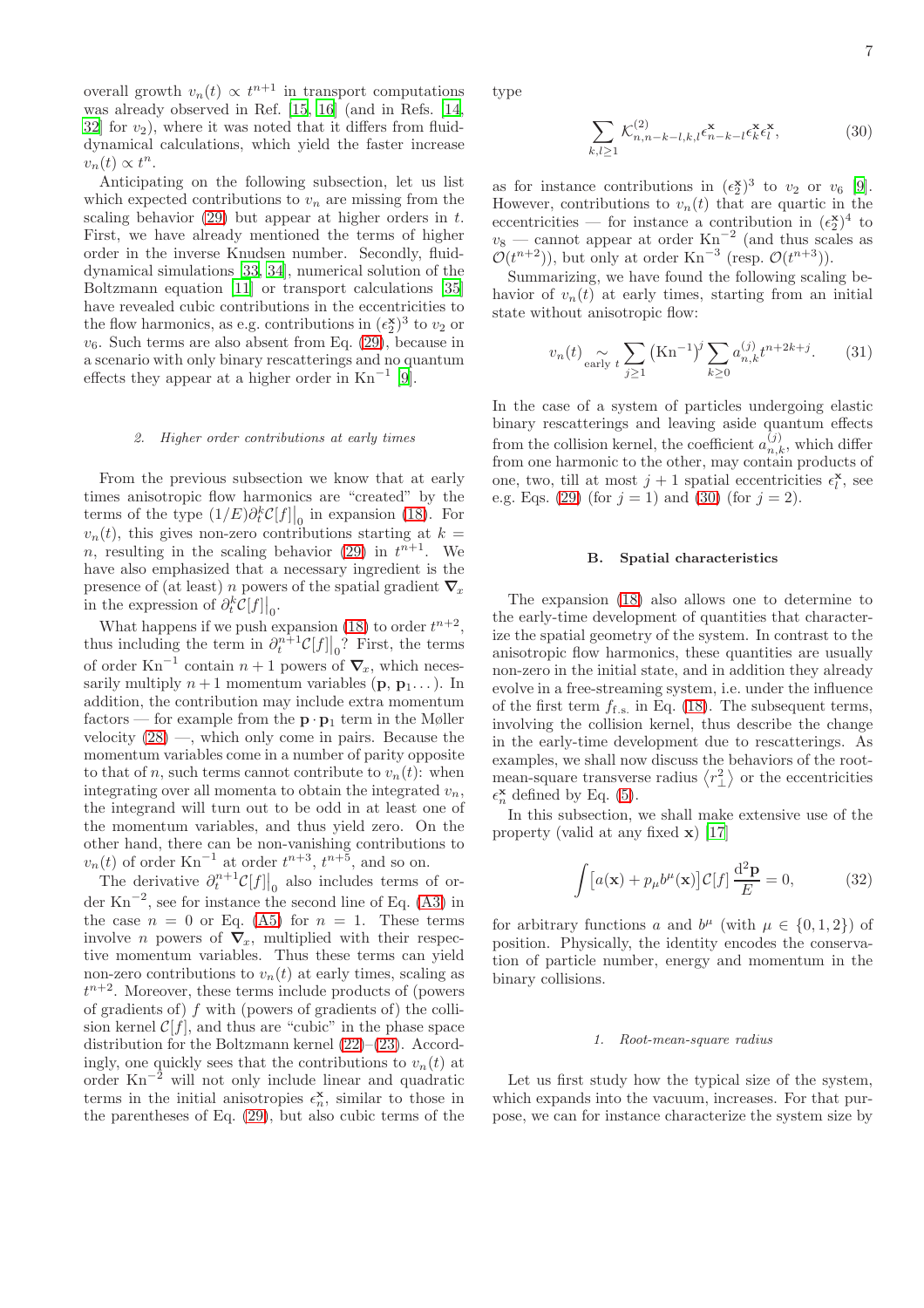the mean-square (transverse) radius

<span id="page-7-0"></span>
$$
\langle r_{\perp}^2 \rangle_t \equiv \frac{\int (x^2 + y^2) f(t, \mathbf{x}, \mathbf{p}) \, \mathrm{d}^2 \mathbf{x} \, \mathrm{d}^2 \mathbf{p}}{\int f(t, \mathbf{x}, \mathbf{p}) \, \mathrm{d}^2 \mathbf{x} \, \mathrm{d}^2 \mathbf{p}}.
$$
 (33)

The idea of the following calculations is readily extended to other powers of  $r_{\perp}$ . From Sect. [II](#page-1-0) we know that the mean-square radius already increases for a free-streaming system, namely as

$$
\langle r_{\perp}^2 \rangle_t^{\text{f.s.}} = \langle r_{\perp}^2 \rangle_0 + \langle v_{\perp}^2 \rangle_0 t^2 = \langle r_{\perp}^2 \rangle_0 + t^2, \qquad (34)
$$

where the second identity follows from assuming massless particles propagating in two dimensions only. Our task is to determine how rescatterings modify this behavior at early times.

The denominator in Eq. [\(33\)](#page-7-0) is the total particle number of the system and remains constant if only elastic rescatterings are present in the system. In the following, we thus focus on the numerator of Eq. [\(33\)](#page-7-0). Inserting expansion  $(18)$  in this numerator, the linear term in t from the rescatterings involves an integral of the form

<span id="page-7-1"></span>
$$
\int g(\mathbf{x}) \mathcal{C}[f] d^2 \mathbf{x} \frac{d^2 \mathbf{p}}{E},\tag{35}
$$

with  $g(\mathbf{x}) = x^2 + y^2$ , independent of momentum, in the present case. The integral over p at a fixed position x is of the form [\(32\)](#page-6-1) — with only  $a(\mathbf{x}) = g(\mathbf{x})$  being non-zero — and hence vanishes. Thus there is no contribution linear in time to the early time development of  $\langle r_{\perp}^2 \rangle_t$  in the classical Boltzmann scenario, but we can already note that this is not necessarily true for collision kernels that do not implement particle-number conservation.

Turning next to the contribution from the term due to collisions in  $t^2$  in expansion [\(18\)](#page-3-1), it also vanishes for a collision kernel  $C[f]$  conserving particle number and if the initial distribution is isotropic in momentum space. First, one can argue that an integral of the form [\(35\)](#page-7-1) with any time derivative  $\partial_t^k C[f]$  instead of  $C[f]$  is also zero when the collision kernel conserves particle number. Indeed, taking the time derivative out of the integral over the phase space variables yields

<span id="page-7-2"></span>
$$
\int g(\mathbf{x}) \,\partial_t^k C[f] \,\mathrm{d}^2 \mathbf{x} \,\frac{\mathrm{d}^2 \mathbf{p}}{E} = \partial_t^k \int g(\mathbf{x}) \, C[f] \,\mathrm{d}^2 \mathbf{x} \,\frac{\mathrm{d}^2 \mathbf{p}}{E} = 0,\tag{36}
$$

since one eventually computes the total time derivative of a function which is identically zero at any time. This ensures that the term in  $\partial_t \mathcal{C}[f] \big|_0 t^2$  does not contribute to  $\langle r_\perp^2 \rangle_t$  at early times.

In turn, we argue in Appendix B1 that the other collision-induced term at order  $t^2$  in expansion [\(18\)](#page-3-1), that involving  $(p/E^2) \cdot \nabla_x \mathcal{C}[f] \big|_0$ , does not contribute either to the early-time development of the mean-square radius if the initial distribution is isotropic in momentum.

Thus the elastic binary rescatterings described by the Boltzmann collision kernel do not affect the leading contribution to the increase of the root-mean-square transverse radius  $\langle r_{\perp}^2 \rangle_t$  of the system, which remains dominated by the free-streaming expansion at early times. The first modification from rescatterings to that behavior can generally occur at order  $t^3$  in the expansion [\(18\)](#page-3-1), and thus are subleading compared to the ballistic motion of the particles, at least at early times.

<span id="page-7-3"></span>
$$
\left\langle r_{\perp}^{2} \right\rangle_{t} = \left\langle r_{\perp}^{2} \right\rangle_{t}^{\text{fs.}} + \mathcal{O}(t^{3}). \tag{37}
$$

Let us sketch how things behave at order  $t^3$  and higher, and in particular which terms from expansion [\(18\)](#page-3-1) can yield a non-zero contribution to  $\langle r_{\perp}^2 \rangle_t$ . First, the term  $\lim_{k \to \infty} \frac{\partial_t^{k-1} \mathcal{C}[f]}{\partial x_k}$  at order  $t^k$  consistently gives zero for a particle-number conserving collision kernel, thanks to Eq. [\(36\)](#page-7-2). The terms in  $(\mathbf{p} \cdot \nabla_x)^k$  with  $k \geq 3$  (thus starting at order  $t^4$ ) also yield zero, irrespective of any assumption on the collision kernel apart from its being zero at infinity. Indeed, the contributions of such terms can be integrated by parts over x or y twice, to get rid of  $r_{\perp}^2$ , leaving the integral over position space of the derivative of a function that vanishes at infinity: for instance

$$
\int x^2 \frac{(p_x \partial_x)^k}{E^{k+1}} \mathcal{C}[f] \big|_0 \, \mathrm{d}x = 2 \int \frac{p_x^k \partial_x^{k-2}}{E^{k+1}} \mathcal{C}[f] \big|_0 \, \mathrm{d}x = 0.
$$

Interestingly, the terms involving the second spatial derivatives of either  $\mathcal{C}[f] \Big|_0$  or its time derivatives — e.g. the first term of order  $t^3$  or the second of order  $t^4$  in Eq. [\(18\)](#page-3-1) — also do not contribute to  $\langle r_{\perp}^2 \rangle_t$  in the special case of massless particles propagating in two dimensions (or at least such that  $p_z = 0$ ), as shown in Appendix [B 2.](#page-12-3) But this need not be true more generally.

Thus the only collision-induced terms that can affect the early-time increase of a two-dimensional gas of massless particles undergoing elastic binary collisions are those in expansion [\(18\)](#page-3-1) involving a single power of  $(\mathbf{p}/E)\cdot\nabla_x$  applied to the time derivatives of  $\mathcal{C}[f]$  at  $t=0$ . For instance, the second term of order  $t^3$  or the third term of order  $t^4$  in Eq. [\(18\)](#page-3-1).

All in all, if the phase-space distribution is initially isotropic in momentum at each point in the transverse plane and if its subsequent evolution preserves particle number, then rescatterings only affect the growth of the mean square transverse radius  $\langle r_{\perp}^2 \rangle_t$  at order  $t^3$  or higher, i.e. subleadingly compared to the effect of the free-streaming expansion. One can readily check that this behavior also holds for any moment  $\langle r_{\perp}^n \rangle_t$  with arbitrary integer  $n$ , using the same arguments.

#### 2. Eccentricities

Consider now the spatial eccentricities [\(5\)](#page-1-7). We have seen in Sect. [II](#page-1-0) that they decrease in an collisionless system without initial anisotropic flow, symbolically in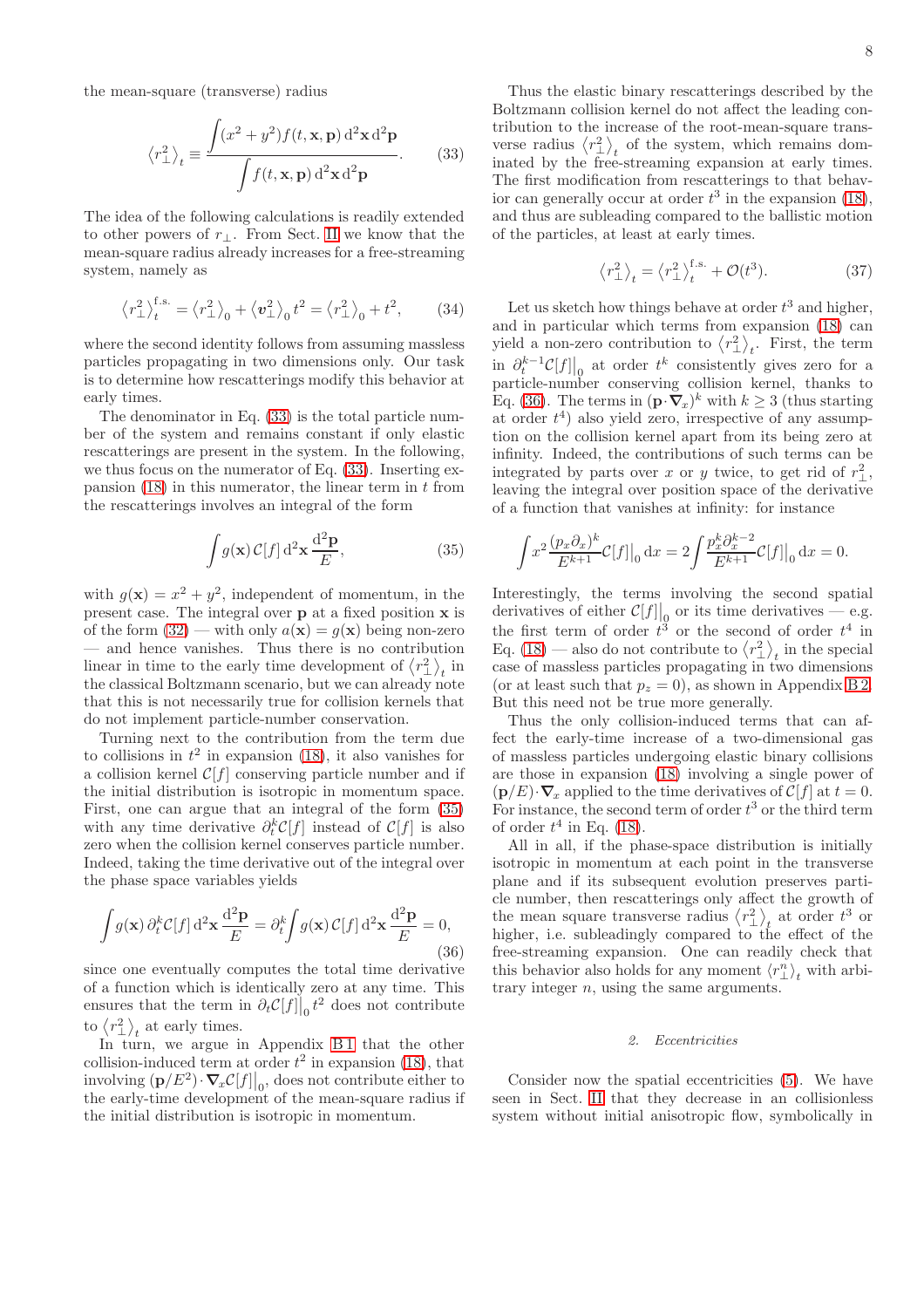$1/[1 + \mathcal{O}(t^2)]$  at early times. In the previous subsection, we saw that rescatterings change the behavior of the term in the denominator of Eq.  $(5)$  only at order  $t^3$  or higher. Accordingly, we shall now only investigate the behavior of  $\langle r^n_{\perp}e^{in\theta} \rangle_t$ , which remains constant in time for a freestreaming system, see Eq. [\(10\)](#page-2-5).

Repeating the steps used in computing  $\langle r_{\perp}^2 \rangle_t$ , one quickly finds that the contributions to  $\langle r^n_{\perp} e^{in\theta} \rangle_t$  in t and  $t<sup>2</sup>$  vanish. Again, the term in t and one of the terms in  $t^2$  [that with the time derivative of the collision kernel in expansion [\(18\)](#page-3-1)] are zero thanks to particle-number conservation — technically, invoking Eqs.  $(35)$ – $(36)$  with  $g(\mathbf{x}) = r_{\perp}^{n} e^{in\theta}$ . The remaining term in  $t^{2}$  is also zero if the initial phase space distribution is isotropic in momentum space, thanks to Eq. [\(B3\)](#page-12-4) – which plays here the role played by relation [\(B1\)](#page-12-5) in the calculation of  $\langle r_{\perp}^2 \rangle_t$ .

Therefore any change of  $\langle r_{\perp}^n e^{in\theta} \rangle_t$  from rescatterings comes at order  $t^3$  or higher. Since this is also the order at which rescatterings affect the evolution of  $\langle r_{\perp}^n \rangle_t$ , it will also hold for their ratio, namely the spatial eccentricities [\(5\)](#page-1-7) [and their generalized version [\(13\)](#page-2-4)]:

<span id="page-8-2"></span>
$$
\epsilon_n^{\mathbf{x}}(t) \underset{\text{early } t}{\sim} \epsilon_n^{\mathbf{x}}(t) \Big|^{f.s.} + \mathcal{O}(t^3),\tag{38}
$$

where  $\epsilon_n^{\mathbf{x}}(t)$ f.s. denotes the time dependence of the eccentricity  $\epsilon_n^{\mathbf{x}}$  in a free-streaming system with the same initial phase space distribution, as computed in Sect. [II.](#page-1-0) This means that at early times the effect of rescatterings on  $\epsilon_n^{\mathbf{x}}(t)$  is subleading compared to that of the free-streaming expansion.

As a final remark, one would intuitively expect a connection between the early time behaviors of  $\epsilon_n^{\mathbf{x}}(t)$  and  $v_n(t)$ : a non-zero anisotropic flow coefficient  $v_n$  clearly affects the spatial eccentricity  $\epsilon_n^{\mathbf{x}}$ , in particular the azimuthally asymmetric numerator  $\langle r_{\perp}^{n} e^{in\theta} \rangle_{t}$ . However, we argued in the previous section and the present one that different terms in Eq. [\(18\)](#page-3-1) are responsible for the respective onsets of  $v_n(t)$  and  $\epsilon_n^{\mathbf{x}}(t)$ . From that observation we would tentatively conclude that in the absence of initial anisotropic flow, the early time behaviors of spatial and momentum anisotropies are not related, or at least not obviously.

### <span id="page-8-0"></span>V. GENERALIZATIONS

In this section we discuss how the early-time behavior of the anisotropic flow harmonics [Eq. [\(31\)](#page-6-2)] and the spatial eccentricities [Eq. [\(38\)](#page-8-2)] change when one departs from the two-dimensionless system of massless "classical" particles with elastic binary rescatterings assumed in Sect. [IV.](#page-4-0)

<span id="page-8-1"></span>What happens if the system expands in 3 dimensions instead of 2 in the previous section? Clearly, this should slow down the transverse expansion, since  $\langle v_{\perp}^2 \rangle$  is now in general smaller than 1, so that the characteristic time scale  $\sqrt{\langle r_{\perp}^2 \rangle / \langle v_{\perp}^2 \rangle}$  increases (by a factor  $\sqrt{3/2}$ , in case the velocity distribution is also isotropic along the third direction). But the actual question is, whether the scaling behaviors found in Sect. [IV](#page-4-0) are modified or not.

Looking back at the reason why  $v_n(t)$  grows in  $t^{n+1}$  at early times in the absence of initial anisotropic flow, we see that the arguments that were used never involved the dimensionality of the space into which the system is expanding. Instead, the proof rather relied on the necessity to have a term that contains  $n$  powers of the transverse momentum p and that is not odd in any of the other momenta appearing in the collision kernel.[7](#page-8-3) That these requirements are not fulfilled at any order  $t^k$  with  $k \leq n$ remains true in the case of a three-dimensional expansion, and thus the scaling behavior [\(31\)](#page-6-2), including the dependence on the inverse Knudsen number, still holds. Of course the coefficients  $a_{n,k}^{(j)}$  do depend on whether the system is expanding in two or three dimensions. But their generic dependence on the initial spatial eccentricities is unchanged: for instance, the  $a_{n,k}^{(1)}$ , which are the relevant coefficients at order  $Kn^{-1}$ , only depend linearly or quadratically on the initial  $\{\epsilon_l^{\mathbf{x}}\}$ .

Similarly, the space dimension did not play any role in our reasoning at orders  $\mathcal{O}(t)$  and  $\mathcal{O}(t^2)$  in the calculation of the mean square radius (or more generally  $\langle r_{\perp}^{n} \rangle_{t})$  and the spatial eccentricities  $\epsilon_n^{\mathbf{x}}$ . We actually encountered a term that vanishes only for the special case of massless particles propagating in two dimensions (or with  $p_z = 0$ ), but only at order  $\mathcal{O}(t^3)$ , i.e. subleading with respect to the free-streaming behavior. So here again, the scaling law [\(38\)](#page-8-2) determined in Sect. [IV B](#page-6-3) is still valid in the three-dimensional case.

#### B. Massive particles

Another assumption of Sect. [IV](#page-4-0) was that of considering massless degrees of freedom. This hypothesis leads to a simpler expression of the Møller velocity [\(21\)](#page-4-6) [see Eq. [\(28\)](#page-5-4)], which is helpful when dealing with explicit semi-analytical examples [\[36\]](#page-14-1). However this feature is actually irrelevant for our derivations of the scaling behavior of anisotropic flow and the eccentricities.

Indeed, the Møller velocity of massive particles with momenta  $\vec{p}, \vec{p}_1$  can only depend on  $\vec{p}$  via the inner prod-

<span id="page-8-3"></span><sup>7</sup> In particular, the longitudinal components of the momenta play no role in the reasoning. Accordingly, whether the longitudinal motion of the system is boost invariant or not does not affect the scaling behaviors.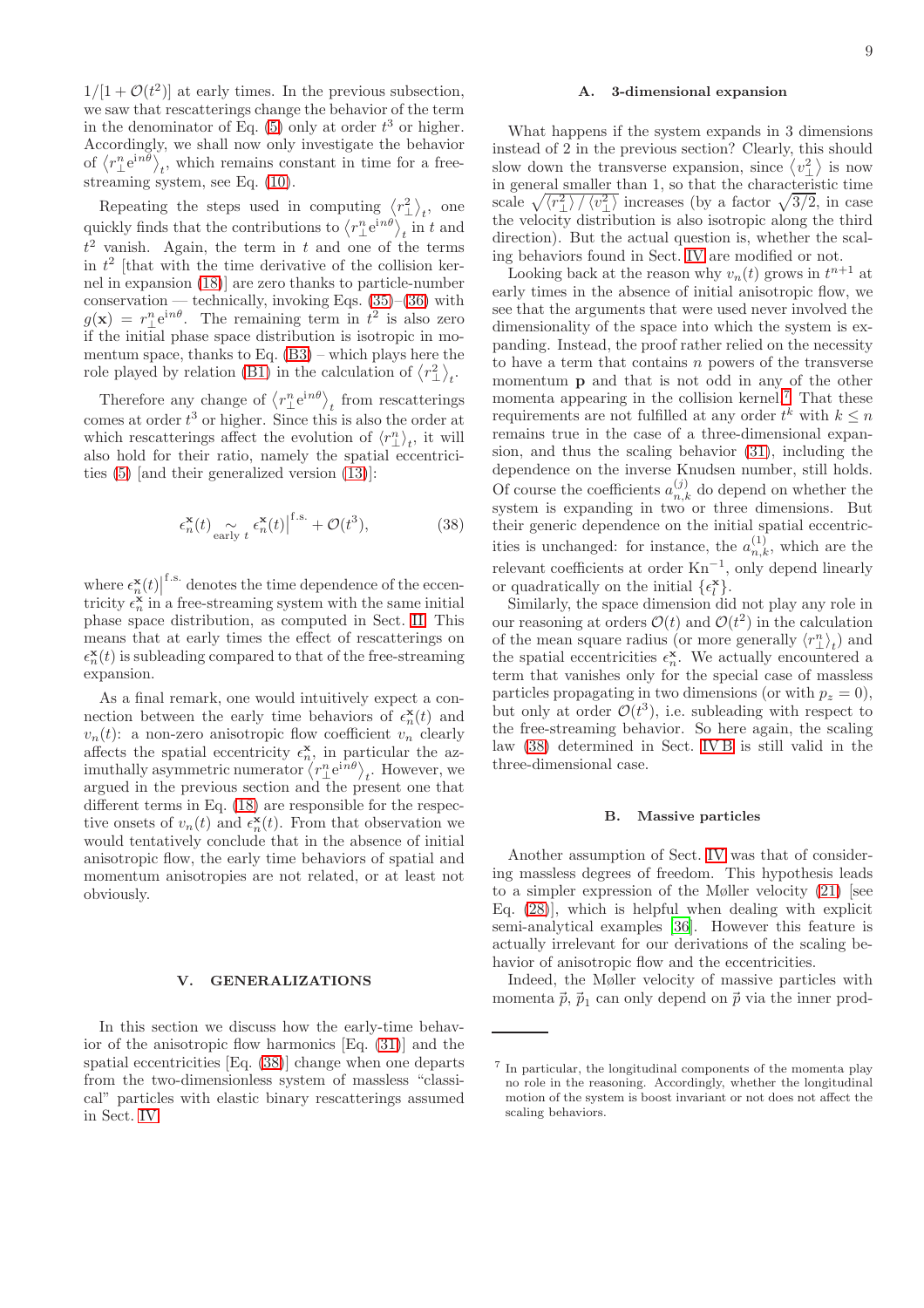10

uct  $\vec{p} \cdot \vec{p}_1$ ,<sup>[8](#page-9-0)</sup> just like in the massless case. To contribute to the early-time development of a flow harmonic  $v_n(t)$ , a factor  $(\vec{p} \cdot \vec{p}_1)^k$  from expanding  $v_{rel.}$  has to multiply a contribution  $(\vec{p}_1 \cdot \vec{\nabla}_x)^k$  to match the k powers of  $\vec{p}_1$  from the Møller velocity, and another contribution  $(\vec{p} \cdot \vec{\nabla}_x)^{n-k}$ , to obtain the necessary *n* powers of  $\vec{p}$ . That is, *n* powers of the spatial gradient  $\vec{\nabla}_x$  should appear in the relevant term in expansion [\(18\)](#page-3-1), and this is only possible at order  $\mathcal{O}(t^{n+1})$  or higher. Accordingly, the scaling behavior [\(31\)](#page-6-2) remains valid in the case of massive particles.

It is also clear that the early-time behavior [\(38\)](#page-8-2) of the spatial eccentricities remains valid too if the particles are massive. Indeed, the arguments to establish that the possible contributions from scatterings at orders  $\mathcal{O}(t)$  and  $\mathcal{O}(t^2)$  are zero were very general ones (particle number conservation, momentum isotropy of the initial distribution) and totally irrespective of any detail of the collision kernel — apart from its conserving particle number.

Let us also mention in this subsection another possible modification of the composition of the system that does not affect the scaling behaviors [\(31\)](#page-6-2) and [\(38\)](#page-8-2). Until now we only considered systems consisting of a single species of particles. In heavy ion collisions, it is certainly more realistic to consider a mixture of several species that can not only self-interact but also interact with each other. One should then introduce several phase space distributions, which obey coupled Boltzmann equations [\[17\]](#page-13-10). If the number of particles of each species remains constant, i.e. if all possible scattering processes are elastic, then one can check that the scaling behavior [\(31\)](#page-6-2) of the anisotropic-flow coefficients is unchanged, since the arguments used to derive it still hold. One then finds that the flow coefficients  $v_n(t)$  of a given species depend not only on the initial eccentricities of that species itself, but also on those of the other species, which may be interesting if different particle species have different initial geometrical profiles due to different production mechanisms [\[25](#page-13-21)].

### C. Inclusion of quantum statistics in the collision kernel

In this subsection and the the next we investigate how modifying the form of the collision kernel  $\mathcal{C}[f]$  affects the scaling behaviors of the flow harmonics  $v_n(t)$  and the eccentricities  $\epsilon_n^{\mathbf{x}}$  of Sect. [IV.](#page-4-0)

The first modification we consider consists in incorporating quantum effects — Pauli blocking or Bose enhancement — into the binary collision kernel  $(22)$ – $(23)$ , via the usual substitution

<span id="page-9-1"></span>
$$
f'f_1' - ff_1 \to f'f_1'FF_1 - ff_1F'F_1'
$$
 (39)

in the integrand, where  $F(t, \vec{x}, \vec{p}) \equiv 1 \pm f(t, \vec{x}, \vec{p}).$ 

Now, the extra terms introduced in the collision kernel by the substitution [\(39\)](#page-9-1) do not introduce any extra power of  $\vec{p}$  or the spatial gradient  $\vec{\nabla}_x$ , and thus they cannot modify the scaling behavior [\(31\)](#page-6-2) of the flow harmonics. Similarly, the modified collision term still conserves particle number, and also leaves the early-time behavior [\(38\)](#page-8-2) qualitatively unchanged.

However, as was already noted in Ref. [\[9\]](#page-13-20) the longer form of the collision kernel due to the change [\(39\)](#page-9-1) does induce a modification, namely in the dependence of the coefficients  $a_{n,k}^{(j)}$  in Eq. [\(31\)](#page-6-2) on the initial spatial eccentricities  $\{\epsilon_l^{\mathbf{x}}\}$ . Indeed, since products of three or four distribution functions now appear in the integrand of  $\mathcal{C}[f]$ , the coefficients  $a_{n,k}^{(1)}$  can now include terms depending cubically or quartically on the initial eccentricities. For instance, the early-time expansion  $v_2(t)$  or  $v_6(t)$  can now have a term in  $(\epsilon_2^{\mathbf{x}})^3$  at leading order  $\text{Kn}^{-1}$ , or  $v_4(t)$  a contribution in  $(\epsilon_2^{\mathbf{x}})^4$ . In practice, this will only be the case if the initial state is dense enough for quantum corrections to become relevant.

### D. Alternative collision kernel

Another type of modification of the collision kernel  $\mathcal{C}[f]$ has a higher impact on the scaling behaviors of Sect. [IV,](#page-4-0) namely if we drop the assumption that the rescatterings in the system are elastic. Instead, one can include inelastic two-to-two  $(2 \leftrightarrow 2)$  processes (if the system consists of several species), as well as particle-number changing processes: for instance  $1 \leftrightarrow 2$  gluon splitting or fusion processes [\[37,](#page-14-2) [38\]](#page-14-3) or  $2 \leftrightarrow 3$  parton processes [\[39\]](#page-14-4).

Indeed, in Sect. [IV B](#page-6-3) we invoked several times particlenumber conservation to cancel terms when deriving the scaling behaviors of the mean square radius  $\langle r_{\perp}^2 \rangle_t$ [Eq. [\(37\)](#page-7-3)] or of  $\langle r^n_{\perp}e^{in\theta} \rangle_t$ , and as a result of the spatial eccentricities, Eq. [\(38\)](#page-8-2). If particle number is not conserved, then the early-time evolution of every average  $\langle r_{\perp}^{n} \rangle_{t}$  or  $\langle r_{\perp}^{n} e^{in\theta} \rangle_{t}$  and therefore of  $\epsilon_{n}^{x}(t)$  will generally include linear and quadratic terms in  $t$ , both at order  $Kn^{-1}$ , which represents a significant modification of the free-streaming evolution.

Turning to the anisotropic flow coefficients  $v_n(t)$ , their early-time behavior is also affected if the collision kernel does not conserve particle number, although much less than the spatial eccentricities. As a matter of fact, particle-number conservation plays no role in the time dependence of the numerator of Eq. [\(26\)](#page-4-5), which determined the overall scaling of  $v_n(t)$  in Sect. [IV A.](#page-4-8) On the other hand, the denominator of Eq. [\(26\)](#page-4-5) is obviously no longer constant if particle number is not conserved, which has to be taken into account. By integrating expansion [\(18\)](#page-3-1) first over  $\vec{x}$  (so that total-gradient terms vanish) and then over  $\vec{p}$  (where only terms even in all momenta can contribute). one finds using the same arguments as in Sect. [IV A](#page-4-8) that

<span id="page-9-0"></span><sup>&</sup>lt;sup>8</sup> The square modulus  $\vec{p}^2$  "does not know" about the azimuth  $\varphi_p$ , and thus cannot contribute to anisotropic flow.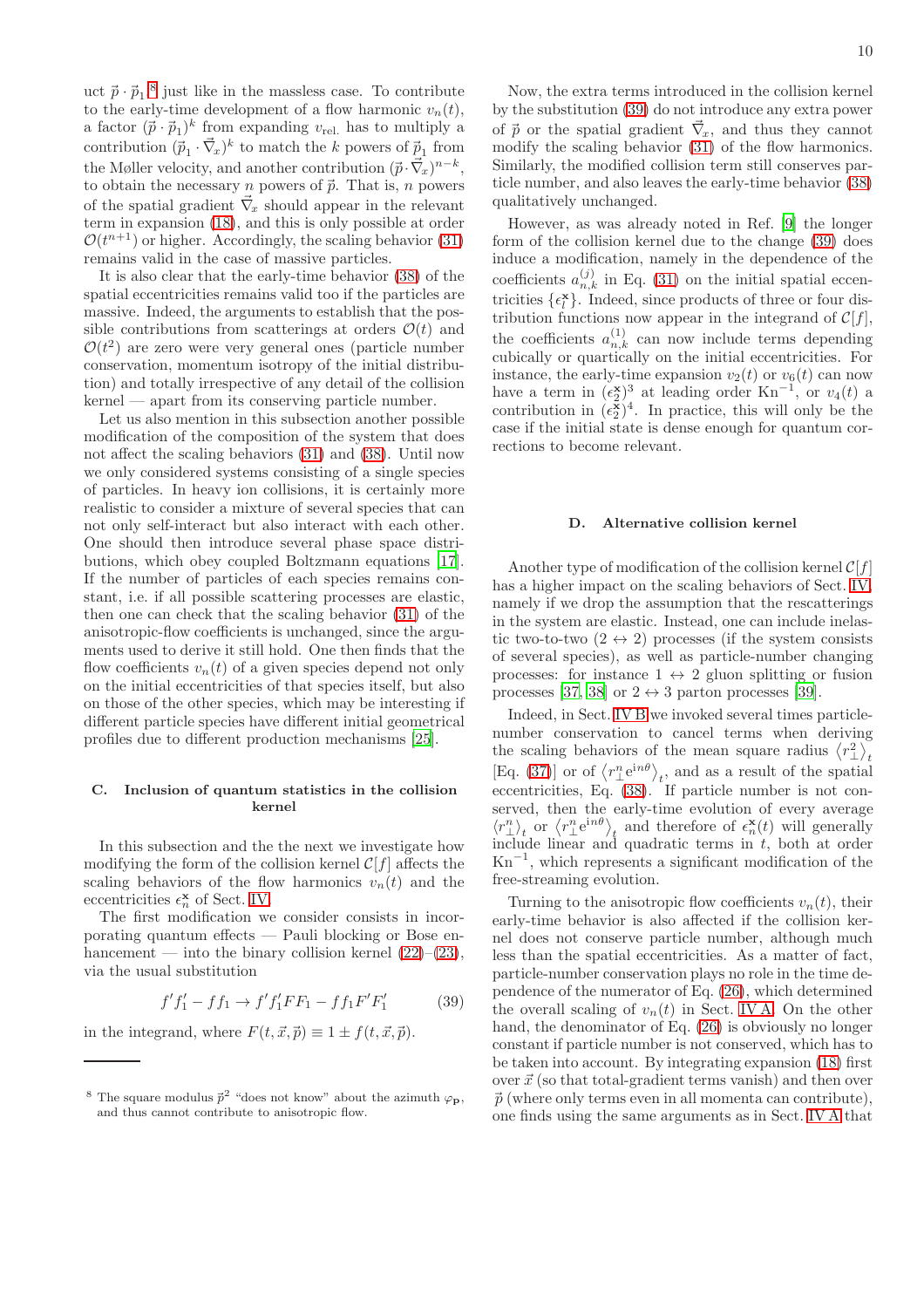the total particle number behaves at early times like

$$
N(t) \underset{\text{early } t}{\sim} N_0 + \sum_{j \ge 1} (\text{Kn}^{-1})^j \sum_{k \ge 0} b_k^{(j)} t^{2k+j}, \qquad (40)
$$

where  $N_0$  denotes its initial value. Combining this behavior with that of the numerator and reorganizing the double expansion in powers of  $Kn^{-1}$  and t, one finds that  $v_n(t)$  still obeys a scaling law of the form  $(31)$ , with modified coefficients  $a_{n,k}^{(j)}$  — apart from the leading coefficient  $a_{n,0}^{(1)}$  of the term in  $\text{Kn}^{-1}t^{n+1}$ , which is the same as if  $N(t)$  stayed constant.

#### E. Initial anisotropic flow

Eventually, a last key ingredient in Sect. [IV](#page-4-0) was the hypothesis of vanishing initial anisotropic flow. This assumption may naturally be released, not only out of mathematical curiosity, but also for several physically motivated reasons: If  $t_0$  still represents the initial time of the fireball expansion, one may consider that anisotropic flow is already present due to initial-state correlations, as investigated for instance in AMPT in Ref. [\[40](#page-14-5)], or that the finite particle multiplicity unavoidably leads to (small) flow harmonics. Or  $t_0$  may instead represent a later time in the system evolution, say the time at which the description changes from fluid dynamics to a transport approach, in which case the presence of anisotropic flow results from the preceding evolution.

In any case, if the assumption of initial momentum isotropy is released, then one should beware that the free-streaming behaviors are modified. Indeed, in the absence of rescatterings each coefficient  $v_n(t)$  remains at its initial value, whether it vanishes or not. In turn, the spatial eccentricities no longer decrease as found in Sect. [II.](#page-1-0) For instance, one can see than an initial  $v_n$  will spoil relation [\(10\)](#page-2-5) and lead to a time-dependent average  $\langle r_{\perp} e^{in\theta} \rangle_t^{\text{f.s.}}$  instead.

That being told, the scaling behaviors [\(31\)](#page-6-2) and [\(38\)](#page-8-2), now viewed as describing the departure from the freestreaming behaviors, will generally no longer hold. Thus we have seen in Sect. [IV A](#page-4-8) that the assumption of vanishing initial anisotropic flow was necessary to cancel the influence on the flow harmonics of the term linear in  $t$  in expansion [\(18\)](#page-3-1). If there is some initial anisotropic flow  $v_n(t_0)$ , then  $v_n(t)$  may depart linearly from that value at (shortly) later times  $t$ , as was found on a toy example in Ref. [\[41\]](#page-14-6). Similarly, in Sect. [IV B](#page-6-3) initial momentum isotropy was a necessary ingredient to cancel one of the terms in  $t^2$  contributing to the mean square radius  $\langle r_\perp^2 \rangle_t$ or the asymmetry  $\langle r_\perp^2 e^{in\theta} \rangle_t$ , so that departure from momentum isotropy will generally lead to terms at order  $\mathcal{O}(t^2)$  in the scaling behavior [\(38\)](#page-8-2).

### <span id="page-10-0"></span>VI. DISCUSSION

The main result of this paper is that in a system described by the kinetic Boltzmann equation with a particle-number conserving collision kernel, and with transverse momentum isotropy in the initial state, the anisotropic flow coefficients  $v_n(t)$  resp. the spatial eccentricities  $\epsilon_n^{\mathbf{x}}(t)$  scale according to Eq. [\(31\)](#page-6-2) resp. Eq. [\(38\)](#page-8-2) at early times. In the case of the harmonics  $v_n$ , we also detailed the dependence on the average number of rescatterings per particle, characterized here by the inverse Knudsen number Kn−<sup>1</sup> .

These behaviors are quite generic, since they follow from writing the early-time expansion of the phase space distribution as a Taylor series [\(18\)](#page-3-1) and invoking general principles. They thus hold whether the system is expanding in two or three dimensions, and whether it consists of massless or massive classical or quantum particles. Simplifying the collision kernel, for instance using the popular relaxation time approximation [\[8](#page-13-17), [11](#page-13-19), [13,](#page-13-7) [42\]](#page-14-7), should also not spoil the scaling behaviors [\(31\)](#page-6-2), [\(38\)](#page-8-2), at least as long as conservation laws are properly implemented. The only exceptions we encountered are twofold, namely if there is already anisotropic flow in the initial state or if the particles can undergo inelastic collisions. Actually, the latter possibility only affects the scaling of eccentricities, not that of the flow harmonics, whose behavior is thus more robust.

The early-time scaling  $v_n(t) \propto t^{n+1}$  of momentum anisotropies in transport calculations was already observed in special cases before: in numerical simulations with a given initial phase distribution in Ref. [\[15](#page-13-13)], and in analytical calculations restricted to leading order in  $Kn^{-1}$  with another specific initial profile [\[16\]](#page-13-9). Here we have shown that this scaling behavior is very general if there is no initial flow.

The most studied anisotropic-flow harmonic at ultrarelativistic energies, both experimentally and theoretically, is elliptic flow, for which Eq. [\(31\)](#page-6-2) yields

$$
v_2(t) \underset{\text{early } t}{\propto} \text{Kn}^{-1} t^3,\tag{41}
$$

at lowest order in  $t$ . This behavior should be contrasted with the findings in fluid dynamics, either in simulations [\[18](#page-13-11)[–21](#page-13-12)] or using general arguments [\[22](#page-13-14)], which give  $v_2(t) \propto t^2$  at early times.<sup>[9](#page-10-1)</sup> The mismatch between the scaling exponents predicted by kinetic theory and fluid dynamics was already noted in Ref. [\[15](#page-13-13)] but only for two-dimensional expansions. In this paper we showed that the difference remains for kinetic theory in three dimensions. This implies that there is

<span id="page-10-1"></span><sup>9</sup> Strictly speaking, the measure of the momentum anisotropy is sometimes  $v_2$  itself, and sometimes related to the asymmetry  $T^{xx} - T^{yy}$  of the energy-momentum tensor, which necessitates no particlization of the fluid. The latter also scales as  $t^3$  for the system investigated in the present paper [\[36\]](#page-14-1).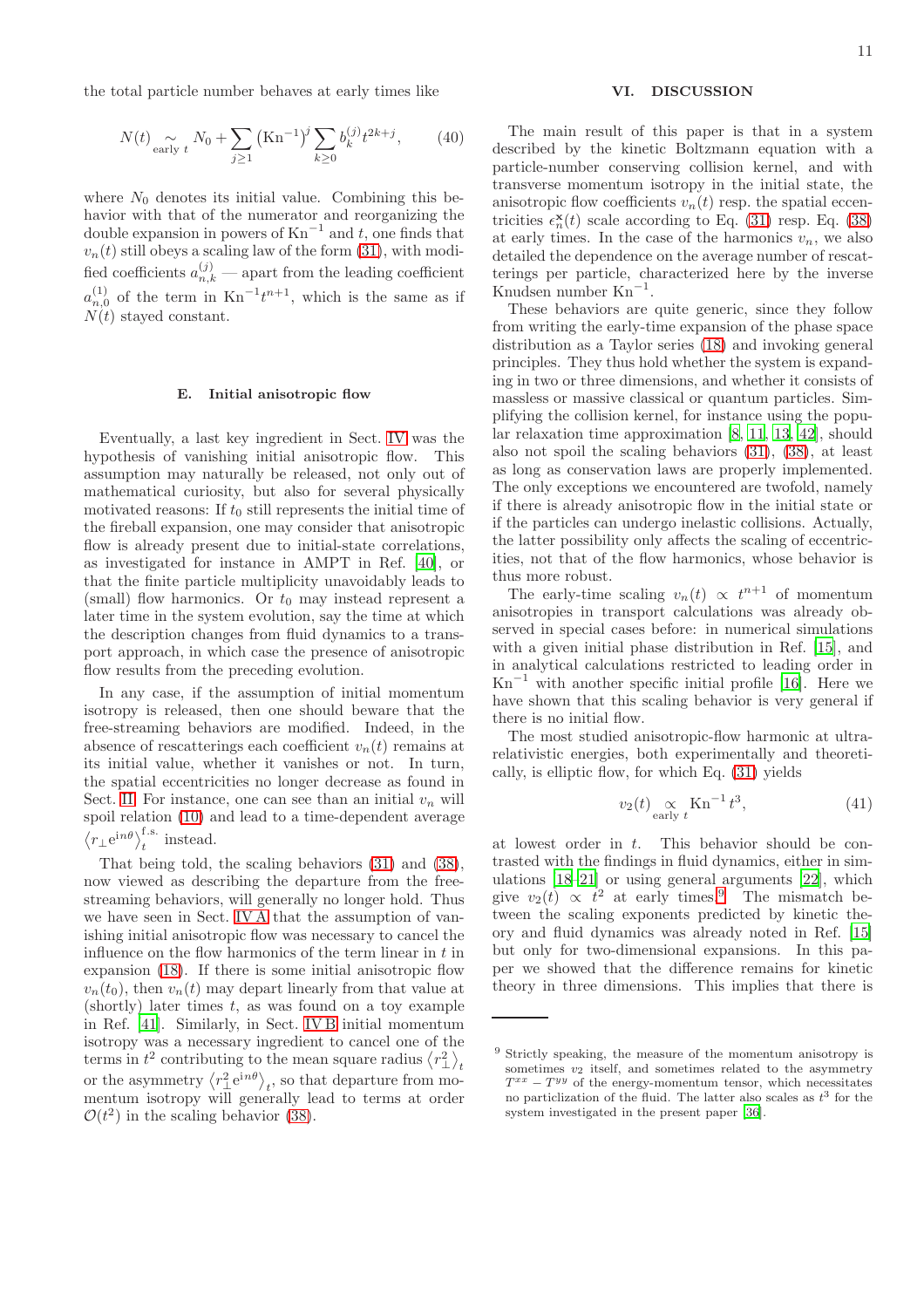no "universal behavior" for the development of momentum anisotropies — in contrast to that found for radial transverse flow [\[22\]](#page-13-14) — but rather that different classes of theories (kinetic theory or fluid dynamics) may lead to different behaviors. If there exist "late-time attractor solutions" for truly three-dimensional dynamical scenarios without cylindrical symmetry, as was found empirically for one-dimensional motion in both strong and weak coupling regimes [\[43](#page-14-8)[–46](#page-14-9)], then it would be interesting to see how this could be reconciled with the different behaviors of anisotropic flow at early times.

The results reported in the present paper are admittedly rather formal, because we deliberately aimed at staying as general as possible, with minimal assumptions on the initial phase-space distribution and the collision kernel. This is what allows us to derive generic results. In a companion paper [\[36\]](#page-14-1) we shall present comparisons with numerical simulations, including a few straightforward generalizations — for instance, looking at energyweighted anisotropies. Accordingly, we shall be able to illustrate the effect of including higher-order terms in  $t$ and/or  $Kn^{-1}$  from expansion [\(18\)](#page-3-1). The price to pay is that we use a single, simple setup (two-dimensional system of massless particles, toy initial profile) and thus lose the generality of the present paper.

Eventually, one should naturally ask whether the different scaling behaviors of say  $v_2(t)$  in kinetic theory vs. fluid dynamics are relevant for heavy-ion phenomenology. The main issue is clearly that experimentally only the final values of the flow harmonics, and to a lesser extent the spatial eccentricities, are directly accessible. In collisions of heavy nuclei, one may hope that accessing some characteristics of the early-time dynamics of the bulk could become feasible by studying particles that decouple early from the system, as e.g. photons or dileptons pairs in an appropriate invariant-mass interval [\[47](#page-14-10)]. The onset of "pre-flow" anisotropies of the bulk in large systems may also be relevant for determining the initial condition to the subsequent fluid-dynamical evolution. Accessing the early-time behavior may be more feasible in "small systems", since in that case the evolution lasts less long, so that the final flow values are possibly more influenced by the early stage. One should however remember that the characteristic time scale of the early-time evolution also becomes smaller in such systems.

#### ACKNOWLEDGMENTS

We thank Nina Kersting and Hendrik Roch for discussions. We acknowledge support by the Deutsche Forschungsgemeinschaft (DFG, German Research Foundation) through the CRC-TR 211 "Strong-interaction matter under extreme conditions" – project number 315477589 – TRR 211.

## <span id="page-11-0"></span>Appendix A: Time derivative of the collision kernel: an example

To illustrate the procedure for eliminating the time derivatives of the collision term  $\mathcal{C}[f]$ , we take as an example the kernel [\(23\)](#page-4-7), which we recast in the shorter form

$$
\mathcal{C}[f] = \frac{1}{2} \int_{\mathbf{p}_1, \mathbf{p}', \mathbf{p}'_1} (f'f'_1 - ff_1) W(\mathbf{p}, \mathbf{p}_1 \to \mathbf{p}', \mathbf{p}'_1), \tag{A1}
$$

in which the precise form of the integration measure in momentum space is no longer written. Differentiating this kernel with respect to time yields at once

$$
\partial_t \mathcal{C}[f] = \frac{1}{2} \int_{\mathbf{p}_1, \mathbf{p}', \mathbf{p}'_1} \left[ (\partial_t f') f'_1 + (\partial_t f'_1) f' - (\partial_t f) f_1 - (\partial_t f_1) f \right] W(\mathbf{p}, \mathbf{p}_1 \to \mathbf{p}', \mathbf{p}'_1). \tag{A2}
$$

If we now invoke the Boltzmann equation [\(1\)](#page-0-2), we can re-express every time derivative of the phase space distribution in the integrand, which leads to

<span id="page-11-1"></span> $\overline{\phantom{a}}$ 

$$
\partial_t \mathcal{C}[f] = \frac{1}{2} \int_{\mathbf{p}_1, \mathbf{p}', \mathbf{p}_1'} \left( -\frac{\mathbf{p}' \cdot \nabla_x f'}{E'} f_1' - \frac{\mathbf{p}_1' \cdot \nabla_x f_1'}{E'} f' + \frac{\mathbf{p} \cdot \nabla_x f}{E} f_1 + \frac{\mathbf{p}_1 \cdot \nabla_x f_1}{E_1} f \right) W(\mathbf{p}, \mathbf{p}_1 \to \mathbf{p}', \mathbf{p}_1') + \frac{1}{2} \int_{\mathbf{p}_1, \mathbf{p}', \mathbf{p}_1'} \left( \frac{\mathcal{C}[f']}{E'} f_1' + \frac{\mathcal{C}[f_1]}{E_1'} f' - \frac{\mathcal{C}[f]}{E} f_1 + \frac{\mathcal{C}[f_1]}{E_1} f \right) W(\mathbf{p}, \mathbf{p}_1 \to \mathbf{p}', \mathbf{p}_1').
$$
\n(A3)

The term on the right hand side of the first line is of order  $Kn^{-1}$ , while that in the second line is of order  $Kn^{-2}$ , as mentioned in Sec. [III.](#page-2-0)

Iterating the procedure, one finds that the k-th time derivative  $\partial_t^k C[f]$  will involve the k-th power of the spatial gradient,  $(\nabla_x)^k$ , at order Kn<sup>-1</sup>, together with lower powers  $(\nabla_x)^{k-j}$  at order  $(Kn^{-1})^{j+1}$  for all  $1 \leq j \leq k$ . For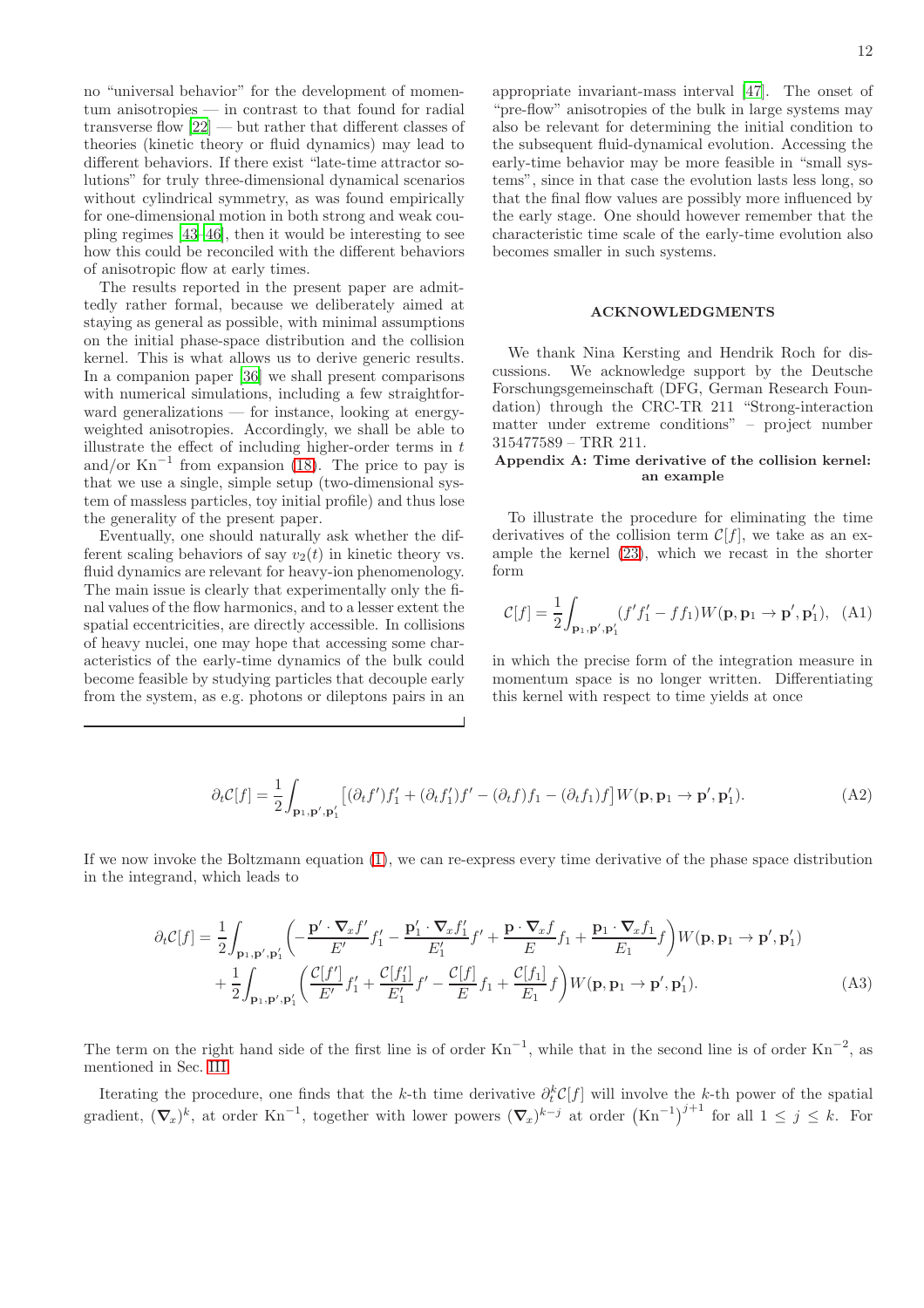instance, the second time derivative reads

$$
\partial_t^2 C[f] = \frac{1}{2} \int_{\mathbf{p}_1, \mathbf{p}', \mathbf{p}_1'} \left[ \frac{\left(\mathbf{p}' \cdot \nabla_x\right)^2 f'}{E'^2} f_1' + \frac{\left(\mathbf{p}_1' \cdot \nabla_x\right)^2 f_1'}{E'^2} f' - \frac{\left(\mathbf{p} \cdot \nabla_x\right)^2 f}{E^2} f_1 - \frac{\left(\mathbf{p}_1 \cdot \nabla_x\right)^2 f_1}{E^2} f \right] W(\mathbf{p}, \mathbf{p}_1 \to \mathbf{p}', \mathbf{p}_1') \right] + \int_{\mathbf{p}_1, \mathbf{p}', \mathbf{p}_1'} \left( \frac{\mathbf{p}' \cdot \nabla_x f'}{E'} \frac{\mathbf{p}_1' \cdot \nabla_x f_1'}{E_1'} - \frac{\mathbf{p} \cdot \nabla_x f}{E} \frac{\mathbf{p}_1 \cdot \nabla_x f_1}{E_1} \right) W(\mathbf{p}, \mathbf{p}_1 \to \mathbf{p}', \mathbf{p}_1') + \mathcal{O}(\mathbf{Kn}^{-2}, \mathbf{Kn}^{-3}), \tag{A4}
$$

where we only wrote the term of (leading) order  $Kn^{-1}$ . The term of order  $Kn^{-2}$  is

$$
\int_{\mathbf{p}_1,\mathbf{p}',\mathbf{p}_1'} \left( -\frac{\mathbf{p}' \cdot \nabla_x f'}{E'} \frac{\mathcal{C}[f_1']}{E_1'} - \frac{\mathbf{p}_1' \cdot \nabla_x f_1'}{E_1'} \frac{\mathcal{C}[f']}{E'} + \frac{\mathbf{p} \cdot \nabla_x f}{E} \frac{\mathcal{C}[f_1]}{E_1} + \frac{\mathbf{p}_1 \cdot \nabla_x f_1'}{E_1} \frac{\mathcal{C}[f]}{E} \right) W(\mathbf{p}, \mathbf{p}_1 \to \mathbf{p}', \mathbf{p}_1') + \int_{\mathbf{p}_1,\mathbf{p}',\mathbf{p}_1'} \left( -\frac{\mathbf{p}' \cdot \nabla_x \mathcal{C}[f']}{E'^2} f_1' - \frac{\mathbf{p}_1' \cdot \nabla_x \mathcal{C}[f_1]}{E_1'^2} f' + \frac{\mathbf{p} \cdot \nabla_x \mathcal{C}[f]}{E^2} f_1 + \frac{\mathbf{p}_1 \cdot \nabla_x \mathcal{C}[f_1]}{E_1^2} f \right) W(\mathbf{p}, \mathbf{p}_1 \to \mathbf{p}', \mathbf{p}_1'), \quad (A5)
$$

while that of order  $Kn^{-3}$  includes in its integrand contributions of the type  $C[f]C[f_1]$  and  $C[C[f]]$ , both multiplying the transition rate W.

### Appendix B: Calculation of contributions to the early-time development of spatial characteristics

# <span id="page-12-2"></span>1. Contributions at order  $\mathcal{O}(t^2)$

Let us show that the integral

<span id="page-12-5"></span>
$$
\int (x^2 + y^2) \frac{\mathbf{p} \cdot \nabla_x}{E^2} C[f] \Big|_0 \mathrm{d}^2 \mathbf{p} \mathrm{d}^2 \mathbf{x},\tag{B1}
$$

which enters the early-time behavior of the mean square radius  $\langle r_{\perp}^2 \rangle_t$  at order  $t^2$ , vanishes when the initial distribution is isotropic in momentum.

Performing integration by parts over the spatial variables using the fact that  $\mathcal{C}[f] \big|_0$  vanishes at large distances, the integral becomes

$$
-2\int \frac{x p_x + y p_y}{E^2} \mathcal{C}[f] \big|_0 \mathrm{d}^2 \mathbf{p} \mathrm{d}^2 \mathbf{x}.
$$

The integral over momentum is then vanishing at every  $x$ : Replacing  $\mathcal{C}[f]$  by its explicit expression, one obtains an integral over all momenta of an integrand which is always odd in  $\mathbf{p}$  or  $\mathbf{p}_1$  (when the Møller velocity is involved), since  $f_0$  is isotropic in momentum space.

The same reasoning gives

$$
\int (x^2 + y^2)^{n/2} \frac{\mathbf{p} \cdot \nabla x}{E^2} C[f] \Big|_0 \mathrm{d}^2 \mathbf{p} \mathrm{d}^2 \mathbf{x} = 0,\tag{B2}
$$

resp.

<span id="page-12-4"></span>
$$
\int r_{\perp}^{n} e^{in\theta} \frac{\mathbf{p} \cdot \nabla x}{E^2} \mathcal{C}[f] \Big|_{0} d^2 \mathbf{p} d^2 \mathbf{x} = 0,
$$
 (B3)

which is relevant for the average  $\langle r_{\perp}^n \rangle_t$  resp.  $\langle r_{\perp}^n e^{in\theta} \rangle_t$  at order  $t^2$ .

<span id="page-12-3"></span><span id="page-12-0"></span>2. Influence of mass on the early-time development of  $\left\langle r_{\perp}^{2}\right\rangle _{t}$ 

In this appendix we detail how the particle mass affects the integral

<span id="page-12-6"></span><span id="page-12-1"></span>
$$
\int (x^2 + y^2) \frac{\left(\mathbf{p} \cdot \nabla_x\right)^2}{E^3} C[f] \big|_0 d^2 \mathbf{p} d^2 \mathbf{x},\tag{B4}
$$

which appears when one investigates the behavior of the mean-square radius  $\langle r_{\perp}^2 \rangle_t$  at order  $t^3$  (see Sec. [IV B\)](#page-6-3).

Writing  $(\mathbf{p} \cdot \nabla_x)^2 = p_x^2 \partial_x^2 + 2p_x p_y \partial_x \partial_y + p_y^2 \partial_y^2$ , one can first handle the term in  $p_x^2 \partial_x^2$  by performing two successive integrations by parts over x. Since  $\mathcal{C}[f] \big|_0$  or its derivative  $\partial_x \mathcal{C}[f] \big|_0$  vanish as  $|x| \to \infty$  — the system has a finite initial size —, one finds

$$
\int (x^2 + y^2) \frac{p_x^2}{E^3} \partial_x^2 \mathcal{C}[f] \Big|_0 \, \mathrm{d}x = 2 \frac{p_x^2}{E^3} \int \mathcal{C}[f] \Big|_0 \, \mathrm{d}x.
$$

With the help of the similar result for the term in  $p_y^2 \partial_y^2$ , the contribution from the two corresponding terms to the integral [\(B4\)](#page-12-6) becomes

$$
2\int \frac{p_x^2 + p_y^2}{E^2} \mathcal{C}[f] \Big|_0 \frac{\mathrm{d}^2 \mathbf{p}}{E} \mathrm{d}^2 \mathbf{x}.\tag{B5}
$$

If the particles are massless, the ratio in the integrand equals 1, and the integral over p vanishes for a particle-number-conserving collision kernel, thanks to property [\(32\)](#page-6-1).

Eventually, the mixed term in  $\partial_x \partial_y$  does not contribute to the integral [\(B4\)](#page-12-6) either. Indeed, the integral over the spatial variables are readily performed and yield  $C[f] \Big|_0$ (or one of its spatial derivatives) at infinity, where it vanishes.

Altogether, we have thus showed that the integral [\(B4\)](#page-12-6) vanishes for a two-dimensional system of massless particles. This is no longer necessarily true for massive particles, or if they propagate in three dimensions.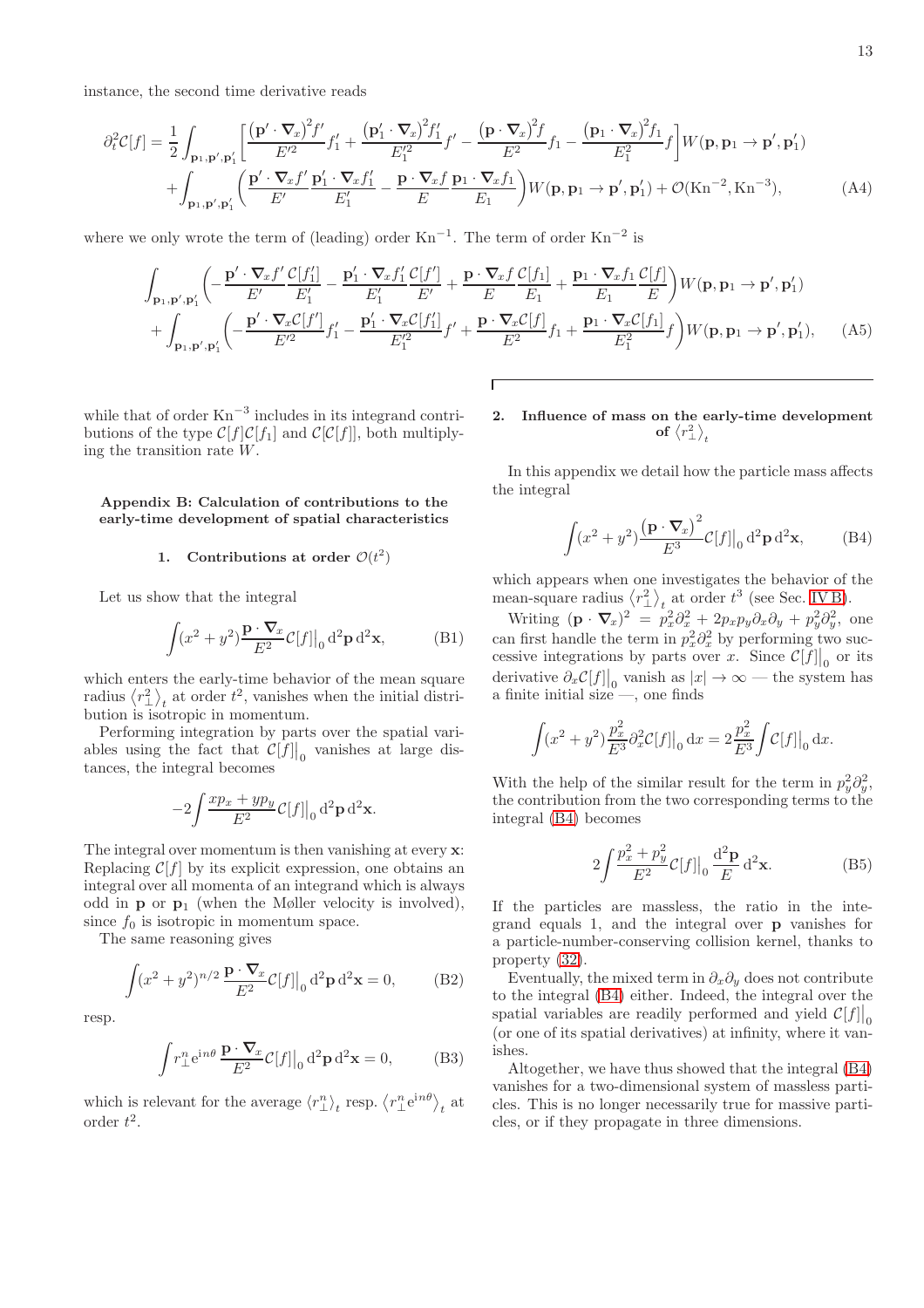- <span id="page-13-0"></span>[1] U. Heinz and R. Snellings, "Collective flow and viscosity in relativistic heavy-ion collisions," Ann. Rev. Nucl. Part. Sci. 63, 123 (2013). [arXiv:1301.2826](http://arxiv.org/abs/1301.2826) [nucl-th].
- <span id="page-13-1"></span>[2] R. S. Bhalerao, "Collectivity in large and small systems formed in ultrarelativistic collisions," Eur. Phys. J. Spec. Top. 230, 635 (2021). [arXiv:2009.09586](http://arxiv.org/abs/2009.09586) [nucl-th].
- <span id="page-13-2"></span>[3] S. Schlichting and D. Teaney, "The First fm/c of Heavy-Ion Collisions," Ann. Rev. Nucl. Part. Sci. 69, 447 (2019). [arXiv:1908.02113](http://arxiv.org/abs/1908.02113) [nucl-th].
- <span id="page-13-3"></span>[4] J. Berges, M. P. Heller, A. Mazeliauskas and R. Venugopalan, "QCD thermalization: Ab initio approaches and interdisciplinary connections," Rev. Mod. Phys. 93, 035003 (2021). [arXiv:2005.12299](http://arxiv.org/abs/2005.12299) [hep-th].
- <span id="page-13-4"></span>[5] J. L. Nagle and W. A. Zajc, "Small System Collectivity in Relativistic Hadron and Nuclear Collisions," Ann. Rev. Nucl. Part. Sci. 68, 211 (2018). [arXiv:1801.03477](http://arxiv.org/abs/1801.03477) [nuclex].
- <span id="page-13-5"></span>[6] B. Schenke, "The smallest fluid on Earth," Rept. Prog. Phys. 84, 082301 (2021). [arXiv:2102.11189](http://arxiv.org/abs/2102.11189) [nucl-th].
- <span id="page-13-6"></span>[7] P. Romatschke, "Azimuthal Anisotropies at High Momentum from Purely Non-Hydrodynamic Transport," Eur. Phys. J. C 78, 636 (2018). [arXiv:1802.06804](http://arxiv.org/abs/1802.06804) [nuclth].
- <span id="page-13-17"></span>[8] A. Kurkela, U. A. Wiedemann and B. Wu, "Nearly isentropic flow at sizeable  $\eta/s$ ," Phys. Lett. B 783, 274 (2018). [arXiv:1803.02072](http://arxiv.org/abs/1803.02072) [hep-ph].
- <span id="page-13-20"></span>[9] N. Borghini, S. Feld and N. Kersting, "Scaling behavior of anisotropic flow harmonics in the far from equilibrium regime," Eur. Phys. J. C 78, 832 (2018). [arXiv:1804.05729](http://arxiv.org/abs/1804.05729) [nucl-th].
- <span id="page-13-18"></span>[10] A. Kurkela, U. A. Wiedemann and B. Wu, "Flow in AA and pA as an interplay of fluid-like and nonfluid like excitations," Eur. Phys. J. C 79, 965 (2019). [arXiv:1905.05139](http://arxiv.org/abs/1905.05139) [hep-ph].
- <span id="page-13-19"></span>[11] A. Kurkela, S. F. Taghavi, U. A. Wiedemann and B. Wu, "Hydrodynamization in systems with detailed transverse profiles," Phys. Lett. B 811, 135901 (2020). [arXiv:2007.06851](http://arxiv.org/abs/2007.06851) [hep-ph].
- [12] A. Kurkela, A. Mazeliauskas and R. Törnkvist, "Collective flow in single-hit QCD kinetic theory," JHEP 11, 216 (2021). [arXiv:2104.08179](http://arxiv.org/abs/2104.08179) [hep-ph].
- <span id="page-13-7"></span>[13] V. E. Ambrus, S. Schlichting and C. Werthmann, "Development of transverse flow at small and large opacities in conformal kinetic theory," Phys. Rev. D 105, 14031 (2022). [arXiv:2109.03290](http://arxiv.org/abs/2109.03290) [hep-ph].
- <span id="page-13-8"></span>[14] H. Heiselberg and A. M. Levy, "Elliptic flow and HBT in noncentral nuclear collisions," Phys. Rev. C 59, 2716 (1999). [arXiv:nucl-th/9812034.](http://arxiv.org/abs/nucl-th/9812034)
- <span id="page-13-13"></span>[15] B. H. Alver, C. Gombeaud, M. Luzum and J. Y. Ollitrault, "Triangular flow in hydrodynamics and transport theory," Phys. Rev. C 82, 034913 (2010). [arXiv:1007.5469](http://arxiv.org/abs/1007.5469) [nucl-th].
- <span id="page-13-9"></span>[16] N. Borghini and C. Gombeaud, "Anisotropic flow far from equilibrium," Eur. Phys. J. C 71, 1612 (2011). [arXiv:1012.0899](http://arxiv.org/abs/1012.0899) [nucl-th].
- <span id="page-13-10"></span>[17] S. R. De Groot, W. A. Van Leeuwen and C. G. Van Weert, Relativistic Kinetic Theory. Principles and Applications (North-Holland, Amsterdam, 1980).
- <span id="page-13-11"></span>[18] U. W. Heinz and S. M. H. Wong, "Elliptic flow from a transversally thermalized fireball," Phys. Rev. C 66, 014907 (2002). [arXiv:hep-ph/0205058.](http://arxiv.org/abs/hep-ph/0205058)
- [19] P. F. Kolb and U. W. Heinz, "Emission angle dependent HBT at RHIC and beyond," Nucl. Phys. A 715, 653c (2003). [arXiv:nucl-th/0208047.](http://arxiv.org/abs/nucl-th/0208047)
- [20] P. F. Kolb and U. W. Heinz, "Hydrodynamic description of ultrarelativistic heavy ion collisions," in "Quark Gluon Plasma 3", (editors R. C. Hwa and X. N. Wang, World Scientific, Singapore, 2004), p. 634. [arXiv:nucl-th/0305084.](http://arxiv.org/abs/nucl-th/0305084)
- <span id="page-13-12"></span>[21] D. Teaney and L. Yan, "Triangularity and Dipole Asymmetry in Heavy Ion Collisions," Phys. Rev. C 83, 064904 (2011). [arXiv:1010.1876](http://arxiv.org/abs/1010.1876) [nucl-th].
- <span id="page-13-14"></span>[22] J. Vredevoogd and S. Pratt, "Universal Flow in the First Stage of Relativistic Heavy Ion Collisions," Phys. Rev. C 79, 044915 (2009). [arXiv:0810.4325](http://arxiv.org/abs/0810.4325) [nucl-th].
- <span id="page-13-15"></span>[23] F. G. Gardim, F. Grassi, M. Luzum and J.-Y. Ollitrault, "Mapping the hydrodynamic response to the initial geometry in heavy-ion collisions," Phys. Rev. C 85, 024908 (2012). [arXiv:1111.6538](http://arxiv.org/abs/1111.6538) [nucl-th].
- <span id="page-13-16"></span>[24] P. F. Kolb, J. Sollfrank and U. W. Heinz, "Anisotropic transverse flow and the quark hadron phase transition," Phys. Rev. C 62, 054909 (2000). [arXiv:hep-ph/0006129.](http://arxiv.org/abs/hep-ph/0006129)
- <span id="page-13-21"></span>[25] N. Kersting, N. Borghini and S. Feld, "Anisotropic flow in the few collisions regime: application to bottomonia," MDPI Proc. 10, 16 (2019). [arXiv:1811.06195](http://arxiv.org/abs/1811.06195) [nucl-th].
- <span id="page-13-22"></span>[26] C. E. Coleman-Smith, H. Petersen and R. L. Wolpert, "Classification of initial state granularity via 2d Fourier expansion," J. Phys. G 40, 095103 (2013). [arXiv:1204.5774](http://arxiv.org/abs/1204.5774) [hep-ph].
- <span id="page-13-23"></span>[27] S. Floerchinger and U. A. Wiedemann, "Characterization of initial fluctuations for the hydrodynamical description of heavy ion collisions," Phys. Rev. C 88, 044906 (2013). [arXiv:1307.7611](http://arxiv.org/abs/1307.7611) [hep-ph].
- <span id="page-13-24"></span>[28] N. Borghini and J.-Y. Ollitrault, "Momentum spectra, anisotropic flow, and ideal fluids," Phys. Lett. B 642, 227 (2006). [arXiv:nucl-th/0506045.](http://arxiv.org/abs/nucl-th/0506045)
- [29] D. Teaney and L. Yan, "Non linearities in the harmonic spectrum of heavy ion collisions with ideal and viscous hydrodynamics," Phys. Rev. C 86, 044908 (2012). [arXiv:1206.1905](http://arxiv.org/abs/1206.1905) [nucl-th].
- [30] H. Niemi, G. S. Denicol, H. Holopainen and P. Huovinen, "Event-by-event distributions of azimuthal asymmetries in ultrarelativistic heavy-ion collisions," Phys. Rev. C 87, 054901 (2013). [arXiv:1212.1008](http://arxiv.org/abs/1212.1008) [nucl-th].
- <span id="page-13-25"></span>[31] S. Plumari, G. L. Guardo, F. Scardina and V. Greco, "Initial state fluctuations from mid-peripheral to ultra-central collisions in a event-by-event transport approach," Phys. Rev. C 92, 054902 (2015). [arXiv:1507.05540](http://arxiv.org/abs/1507.05540) [hep-ph].
- <span id="page-13-26"></span>[32] C. Gombeaud and J.-Y. Ollitrault, "Covariant transport theory approach to elliptic flow in relativistic heavy ion collision," Phys. Rev. C 77, 054904 (2008). [arXiv:nucl-th/0702075.](http://arxiv.org/abs/nucl-th/0702075)
- <span id="page-13-27"></span>[33] H. Niemi, K. J. Eskola and R. Paatelainen, "Event-byevent fluctuations in a perturbative  $\text{OCD}$  + saturation + hydrodynamics model: Determining QCD matter shear viscosity in ultrarelativistic heavy-ion collisions," Phys. Rev. C 93, 024907 (2016). [arXiv:1505.02677](http://arxiv.org/abs/1505.02677) [hep-ph].
- <span id="page-13-28"></span>[34] J. Noronha-Hostler, L. Yan, F. G. Gardim and J.-Y. Ollitrault, "Linear and cubic response to the initial eccentricity in heavy-ion collisions," Phys. Rev. C 93, 014909 (2016). [arXiv:1511.03896](http://arxiv.org/abs/1511.03896) [nucl-th].